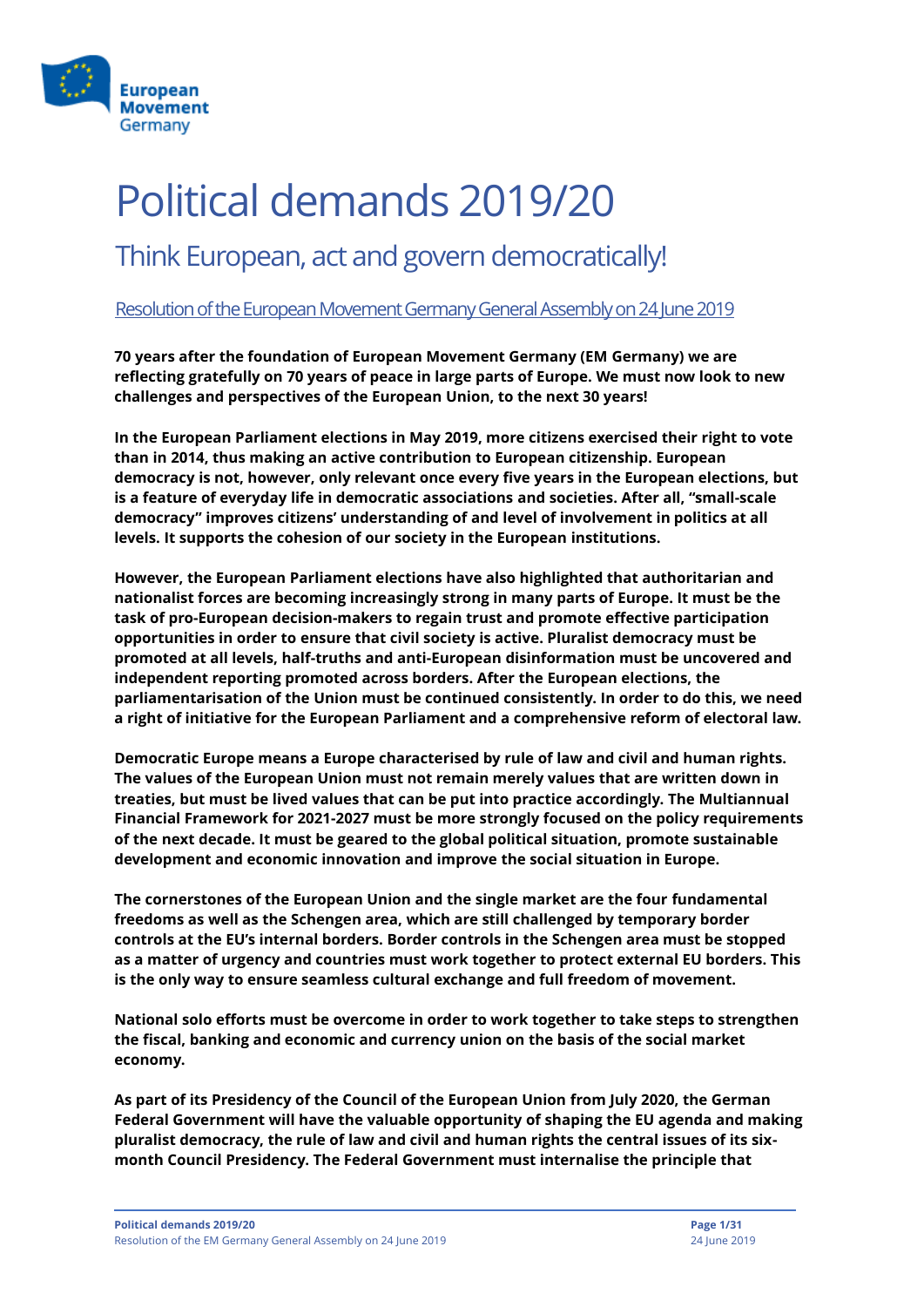

**"European policy is domestic policy and domestic policy is European policy", make its coordination inclusive as well as more effective and promote a structured Europe-wide dialogue by means of "European Public Diplomacy".**

**Our Europe is a Europe of democracy, pluralism, the rule of law, civil and human rights and freedom. EM Germany's 70th anniversary is driving us forward to strengthen this Europe and to work to promote its future development.**

### **Contents**

| Strengthen European awareness: involve young people, educate Europe 8              |     |
|------------------------------------------------------------------------------------|-----|
|                                                                                    |     |
| Social and economic convergence strengthen competitiveness and innovative          |     |
|                                                                                    |     |
|                                                                                    |     |
| Migration and integration - combat the causes of flight, help refugees  16         |     |
|                                                                                    |     |
|                                                                                    |     |
|                                                                                    |     |
| Prepare EU policies for the implementation of sustainability goals and the climate |     |
|                                                                                    | .24 |
|                                                                                    |     |
|                                                                                    |     |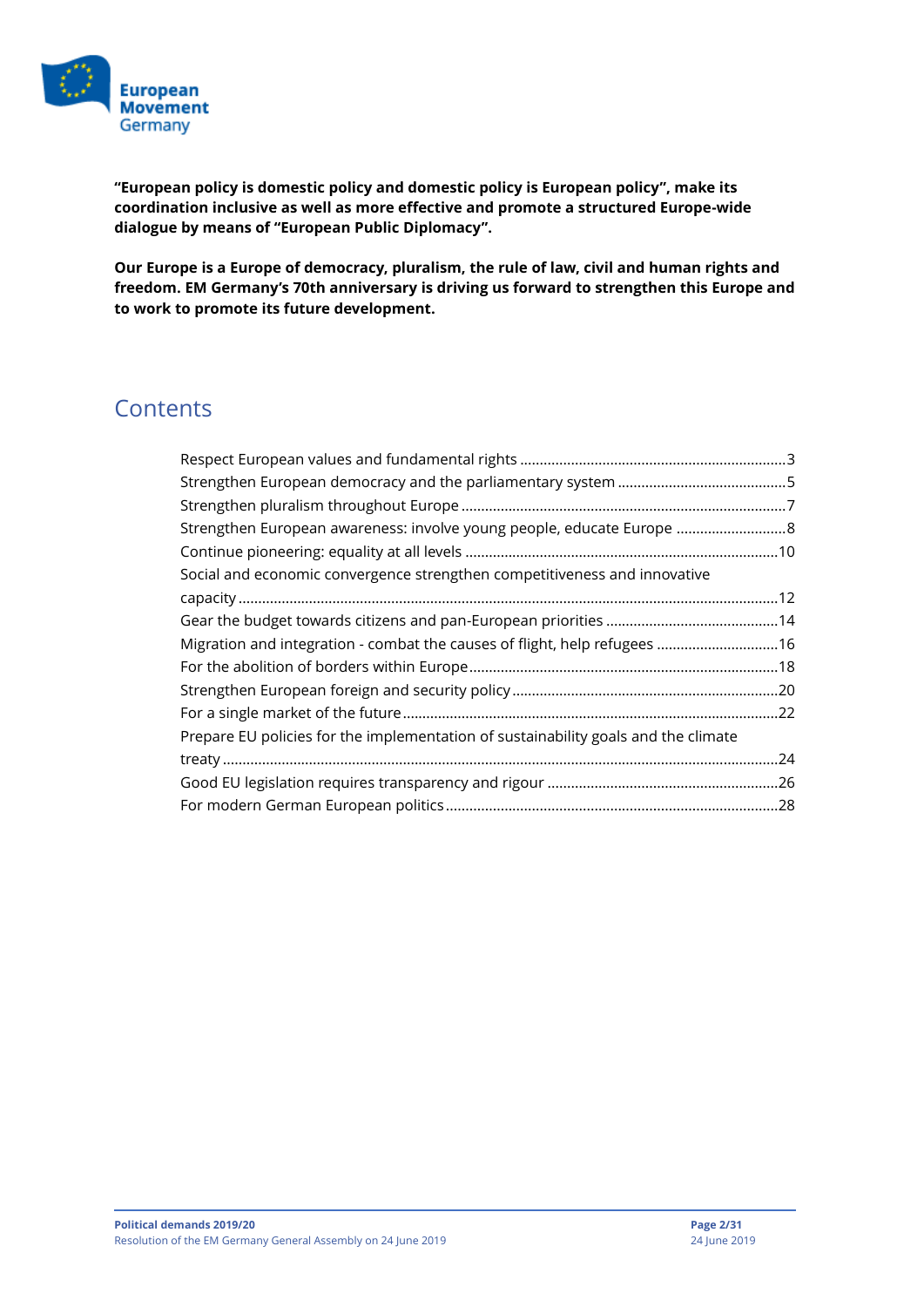

### <span id="page-2-0"></span>**Respect European values and fundamental rights**

The European Union is a community of values based on fundamental and human rights. This includes the reflection on the shared European history and the responsibility to preserve peace in Europe and worldwide. The values laid down as binding in the Treaty on European Union and in the Charter of Fundamental Rights of the European Union only contribute to this if they are applied and promoted in all member states by the judiciary and administration as provided for in Article 51 TEU.

Matters of vital importance are respect for human dignity, democracy, freedom, equality, pluralism, free teaching, solidarity, freedom of the press, religion and opinion, the rule of law, the "polluter pays" principle and the precautionary principle, the principle of integration as well as respect for human and minority rights. Dialogue and cooperation can only succeed on the basis of these shared values and beliefs.

However, these values can only be firmly anchored in a democratic society in which diverse civic involvement is protected and promoted. Only values that are lived are strong values. Only together can we represent our values in a manner that is credible and compelling. In the event of identifiable violations of the values set out in the Treaty on European Union, the European Commission and the Federal Government must make use of all opportunities and social contacts to promote compliance with these values in the EU member states.

Future candidate countries have the task of strengthening democratic forces and their competition with each other, while ensuring that European values are upheld. In particular, they must comply with the Copenhagen criteria in full, especially with regard to the fight against corruption.

- **9 May should be established as a shared European holiday in the EU to provide citizens with an active day of celebration of European values and free democratic order.**
- **The European Union and its institutions as well as member state and non-state actors must make a stronger and more targeted effort to uphold and promote European values and fundamental rights in the member states and candidate countries.**
- **The EU institutions must consistently apply the rule of law mechanism (Article 7 TEU). The next Multiannual Financial Framework should also explore the scope for financial sanctions or the award of cohesion funds managed by the EU Commission linked to compliance with the rule of law.**
- **In accession negotiations, the chapters concerning the rule of law and democracy (in particular Chapters 23 and 24) should be negotiated as a matter of priority. If necessary, the accession negotiations (or pre-accession assistance for potential candidate countries) should be frozen. In this context, the right of action should also be guaranteed for all natural and legal persons that are directly and personally affected by measures.**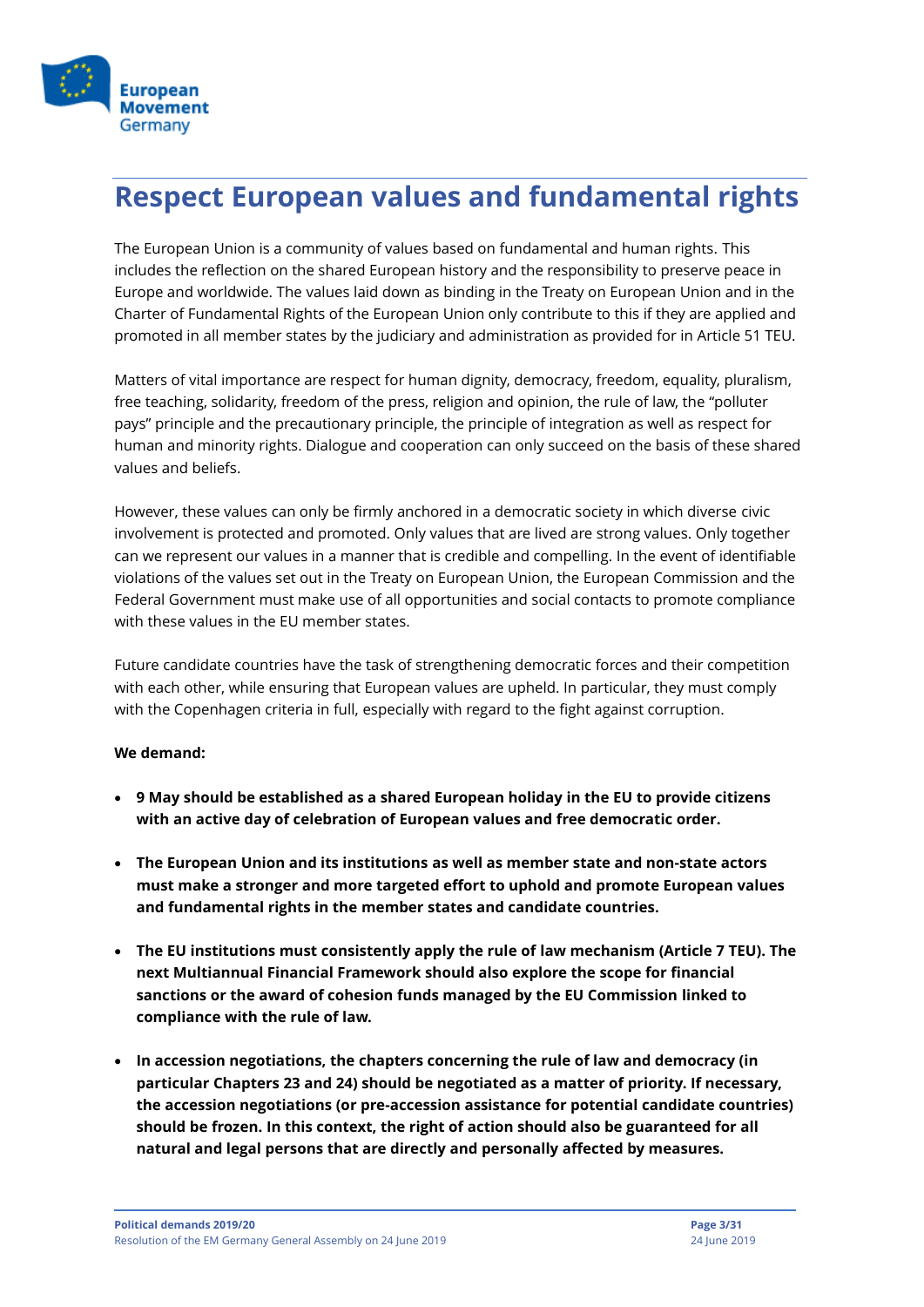

- **The EU should urgently resume work on the Accession Convention to the European Convention on Human Rights (ECHR) and work towards a timely accession to the ECHR.**
- **In the course of a possible reform of the EU Treaties, the member states should be able to refer possible infringements to the European Court of Justice in order to preserve our common values.**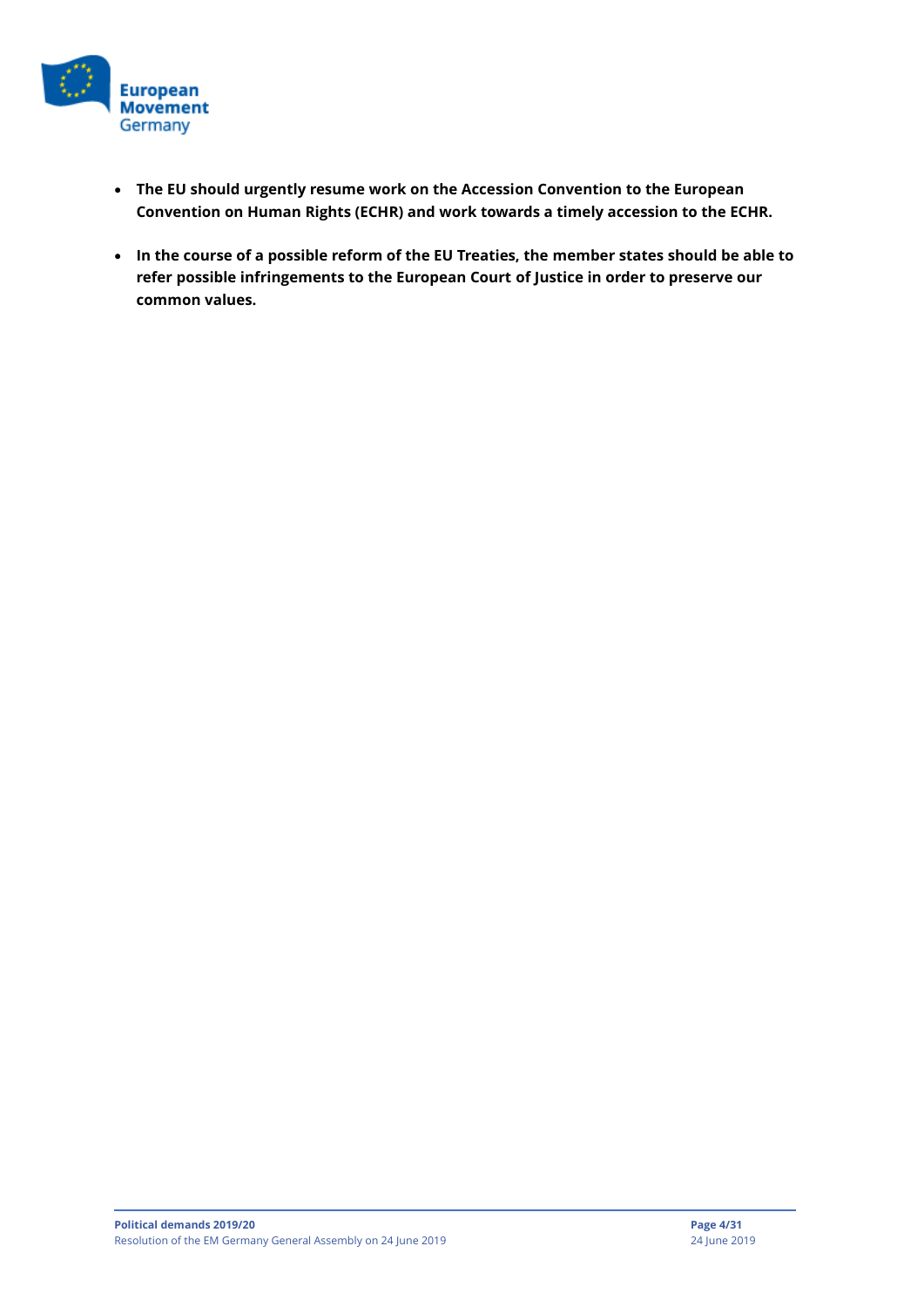

# <span id="page-4-0"></span>**Strengthen European democracy and the parliamentary system**

Democracy concerns us all, at all levels and in all parts of society! In many member states, confidence in politics, and therefore in democracy, is declining. Political and state actors must regain trust at all levels. Paying lip service to democracy, parliamentarianism and public participation is not enough.

At a time when emancipation, freedom and human rights are being called into question by many governments, including in Europe, the European Union must safeguard what it has achieved and retain its shaping force. Focusing only on the internal market is not enough: Freedom, democracy and a "European social market economy" belong together.

The responsibility for a democratic Europe lies not only with the EU institutions and the member states, but also with representative associations and other social forces. In addition to structured dialogue, we need effective participation opportunities to ensure that civil society is active. This is expressed in strong social partners, representative associations and federations.

Cross-border cooperation between organisations, but also between local and regional authorities and joint representation organisations, such as the European Economic and Social Committee (EESC), continues to be of great importance for European democracy. The European Citizens' Initiative (ECI), which should be further developed in close cooperation with the European Parliament and extended to the other European Treaties, can also play a positive role here.

A democratic European Union must constantly work to improve its institutions. The European Parliament, as the only EU institution directly legitimised by the citizens, is at the centre of this process and needs a right of initiative, be it by means of interinstitutional agreements or treaty amendments. The enforcement of a candidate endorsed by Parliament for the Presidency of the Commission makes it clear that the Commission is responsible to Parliament and emphasises its role as a representative of the people. More efficiency could be achieved through the personal union of the President of the European Council and the Commission. More decisions in the Council should be taken by qualified majority. In fiscal and foreign policy decisions in particular, this would make the EU more capable of action and less blocked by the particular interests of individual member states. Democracy, efficiency and transparency must also be guaranteed at member state level.

With a view to the European elections in 2024, the lead candidate ("Spitzenkandidaten") principle must be strengthened and further developed by more coherent party families. Transnational lists should be introduced and cross-border constituencies should be seriously discussed. General exclusion from elections of citizens under guardianship is contrary to the United Nations Convention on the Rights of Persons with Disabilities and must be abolished throughout the EU. Recommendations on the introduction of alternative electoral methods to abolish electoral barriers for people with disabilities are to be implemented.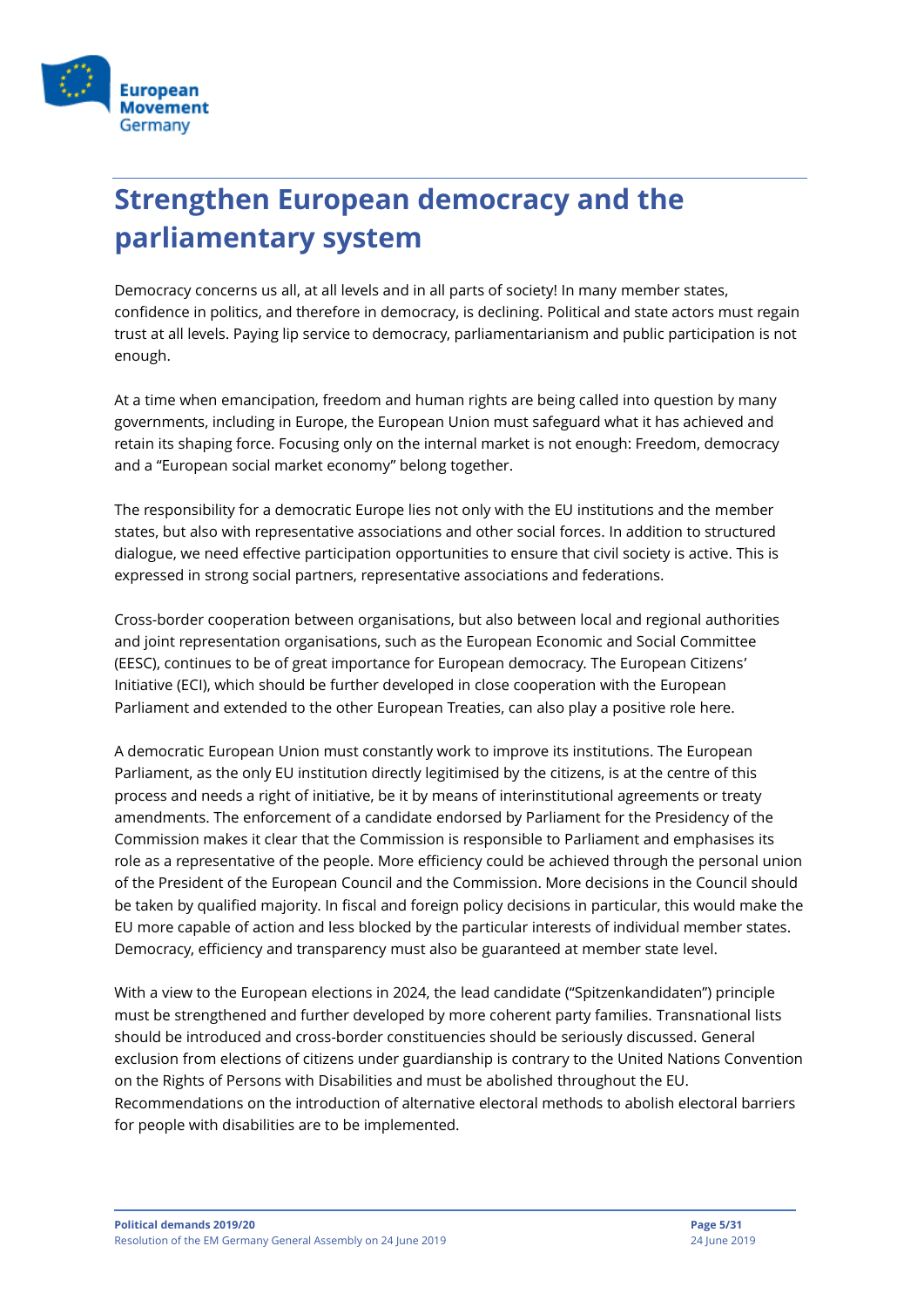

The European Union must focus on the questions that will provide the best solutions for the citizens of Europe and in areas where it has the necessary capacity for action. Subsidiarity must be respected, but it is not a one-way street. Member states must, if necessary, transfer competencies to the European level. The democratic participation of European regions and national parliaments in European policy must be strengthened.

In order to achieve a more effective European Union, both reforms within the European Treaties and Treaty amendments are necessary. The "Convention method" ensures the greatest possible involvement of social forces and the public. Structured representative consultations with citizens provide important orientation for policy-makers.

Communication on European policy and politics must be target group-oriented and multilingual. Citizens can only identify with a European democracy and actively shape it if they are informed in a manner that is comprehensible.

Civil dialogues can be an important instrument if they are democratically inclusive, results-oriented and not PR-oriented. Citizens must be able to give important impetus to decision-makers and interest groups.

- **The Federal government and governments of the German states must work to ensure that the "United Europe" anchored in basic law remains alive and capable of majority support among the population in the sense of pluralistic democracy. Democratic decision-making processes in society, e.g. in associations and societies ("small-scale democracy"), strengthen understanding of and involvement in politics at all levels.**
- **The European Parliament, as the only EU institution directly legitimised by the citizens, must be the centre for parliamentary democratic legislation and have a right of initiative.**
- **Parliament and Council must introduce a coherent EU electoral system with transnational lists by 2024, which promotes the democratic development and constitution of European parties and establishes the voting age from 16 years.**
- **In cooperation with as many member states as possible, the Federal Government should initiate reform initiatives for democracy in the EU and promote broad public debate. For the improvement of democracy and its capacity for action in Europe, amendments to the EU Treaties must not be ruled out.**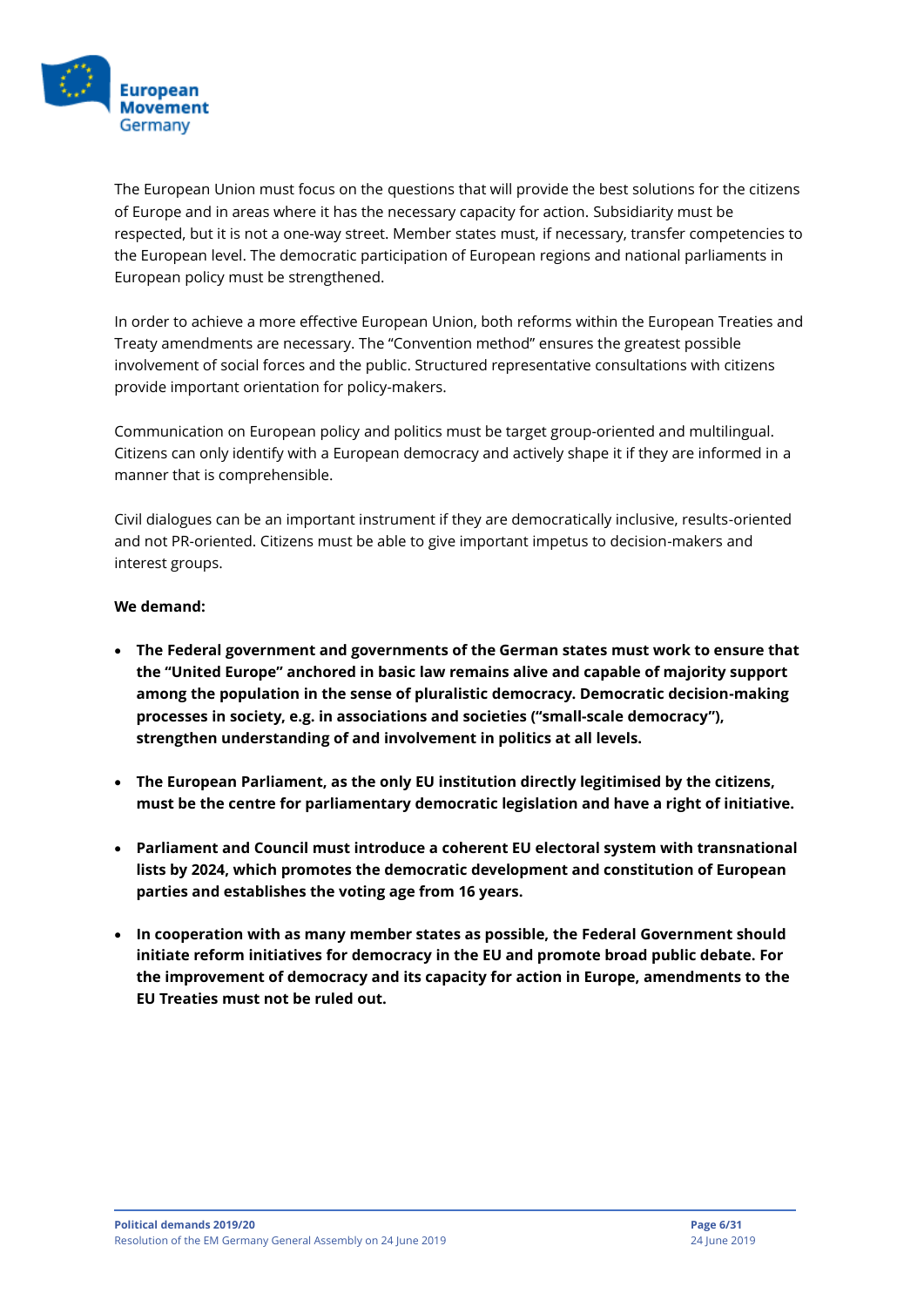

### <span id="page-6-0"></span>**Strengthen pluralism throughout Europe**

The digitalisation of the media landscape and the interactive use of social media have fundamentally changed communication. They have facilitated and democratised access to information. At the same time, however, the possibilities for abuse and manipulation have also grown.

Communication that is differentiated at an early stage, open dialogue and democratic competition are effective means against the loss of confidence in politics, also on a cross-border European level. Democratically legitimised political actors and social groups must strengthen each other across all levels and be present in every public space, whether on the street or on the internet.

Press freedom in Europe is currently being reduced, also in comparison with other regions in the world. The presence of authoritarian and nationalist parties in governments often leads to increased media concentration throughout the EU because they apply strong economic and political pressure on media. Anti-media rhetoric and a reduction in the independence of broadcasting are increasingly becoming part of political strategy. It is now more important than ever to clearly identify attacks on freedom of the press and, where necessary, to improve the framework conditions for free press. Platforms on which misinformation is disseminated must be held accountable throughout Europe. All sides must be committed to taking action against disinformation.

Only high-quality journalism can respond to misinformation on the internet. In this regard, the work of non-partisan public-service media plays an important role. Since they do not have to gear their reporting exclusively with respect to economic success, they strengthen quality and diversity of opinion. A European network of public-service media could strengthen a European communication space, collate forces against anti-pluralist actors and promote a European public sphere. Crossborder services in terms of historical education, cultural reporting as well as political formats on current topics are necessary. ARTE TV can serve as an example here.

- **The Federal Government and the institutions of the European Union must resolutely promote pluralist democracy at all levels.**
- **In order to strengthen media pluralism and media quality, the European Union should set up an independent support fund for investigative journalism in order to promote the independence of reporting across borders.**
- **Independent public-service media must be contractually secured and linked together under the self-commitment of the highest standards of journalism. They should develop and offer joint news, education and documentation services via a common Europe-wide platform.**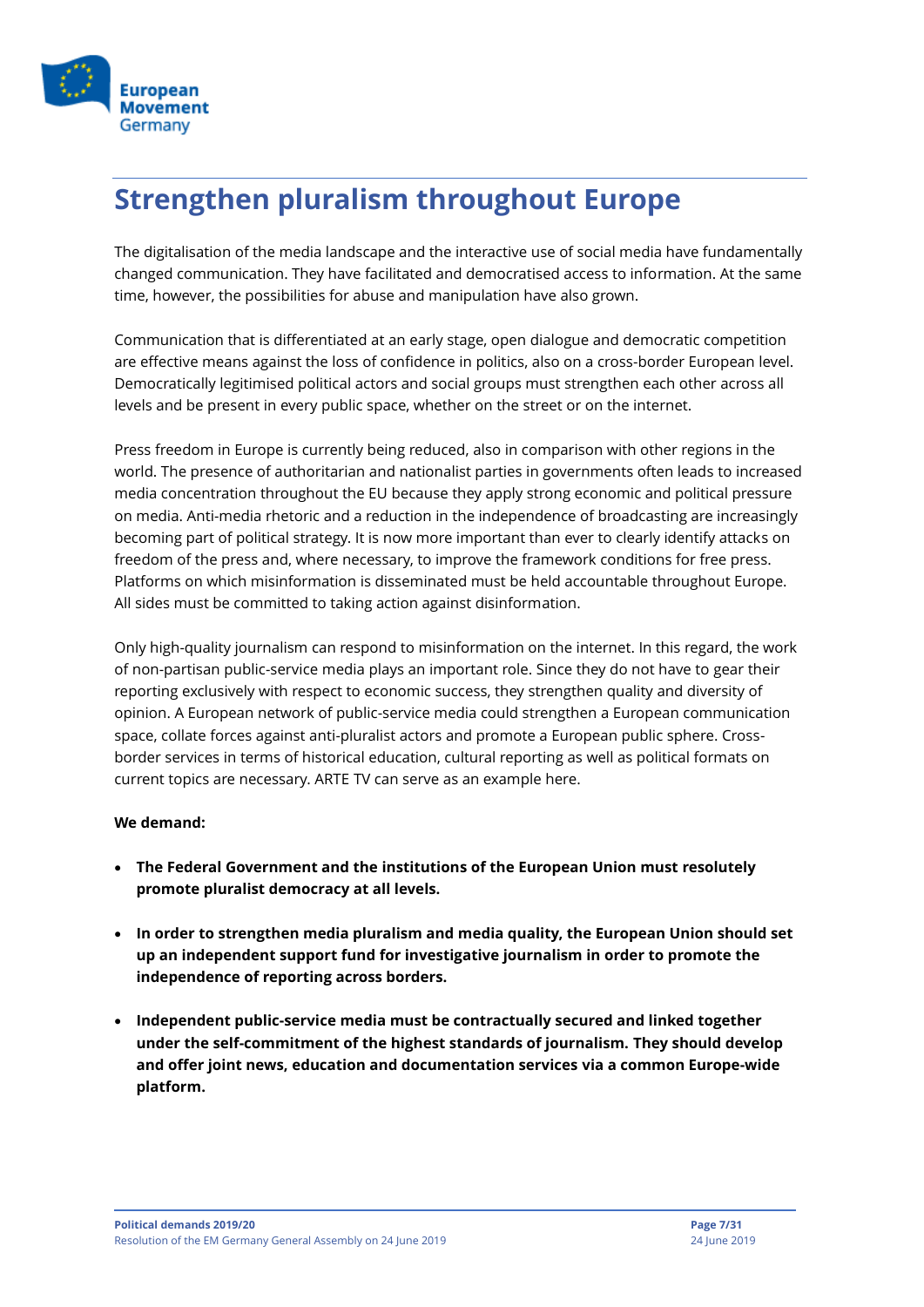

# <span id="page-7-0"></span>**Strengthen European awareness: involve young people, educate Europe**

Education is the foundation of an informed European society in which solidarity, democracy and diversity are lived. Education begins in kindergarten, continues at school and is a lifelong process that includes all generations and goes far beyond formal education. Political education is an essential building block on the path to a common, democratic Europe and requires the engagement and sensitisation of all those active in the education system. The European Pillar of Social Rights, proclaimed in 2017, creates a universal right to education. This must now be implemented in the member states together with the entire pillar of social rights.

EM Germany therefore welcomes the European Commission's proposal for a "European Education Area", providing for closer cooperation between the member states in education policy. Knowledge and understanding of one's neighbours and the European community are central elements of European education and must be integrated into a core curriculum. The idea of a shared text book, for example for history lessons, must be realised. German-French and German-Polish history books exist. This can be used as a starting point. In addition to formal education, non-formal and informal education must not be neglected, as these are also basic prerequisites for active citizenship.

EM Germany would like accessibility of all educational opportunities for all, including disadvantaged groups, to be a particular focal point because educational success and social background are all too often closely linked. The development of political education to facilitate the acquisition of knowledge and skills about the EU and democratic processes is just as important. A challenge in the educational field is education and further training, where there is a particular need for sensitisation for existing and future digitisation processes. Successful participation in social developments and secure career prospects depend on digital participation to a large extent. These include barrier-free access to digital media as well as nationwide and low-threshold services for acquiring basic IT skills. We see this as a contribution to counteracting the increasing digital divide in our society.

The Erasmus+ programme has proved to be an effective tool for intercultural education and European youth exchanges. In order to promote exchange within the EU, the financial framework of Erasmus+ needs to be significantly increased in the context of the MFF negotiations, in line with the high demand. Furthermore, Erasmus+ participation opportunities need to be consistently developed. Bonus systems for discounted travel do not replace an educational programme. A multilateral youth exchange with the support of experienced educational institutions is more effective. Municipalities, German states and the Federal Government are also called upon to promote European education.

A united Europe is no longer a project for young people; it is the reality of the lives of young people. It is crucial to give young people the opportunity to play their part in shaping Europe and to promote enthusiasm for the European idea. This includes developing access to education for young people.

Many non-formal educational formats impart important social and intercultural competencies and skills. Youth work and voluntary services in particular must therefore remain independent of the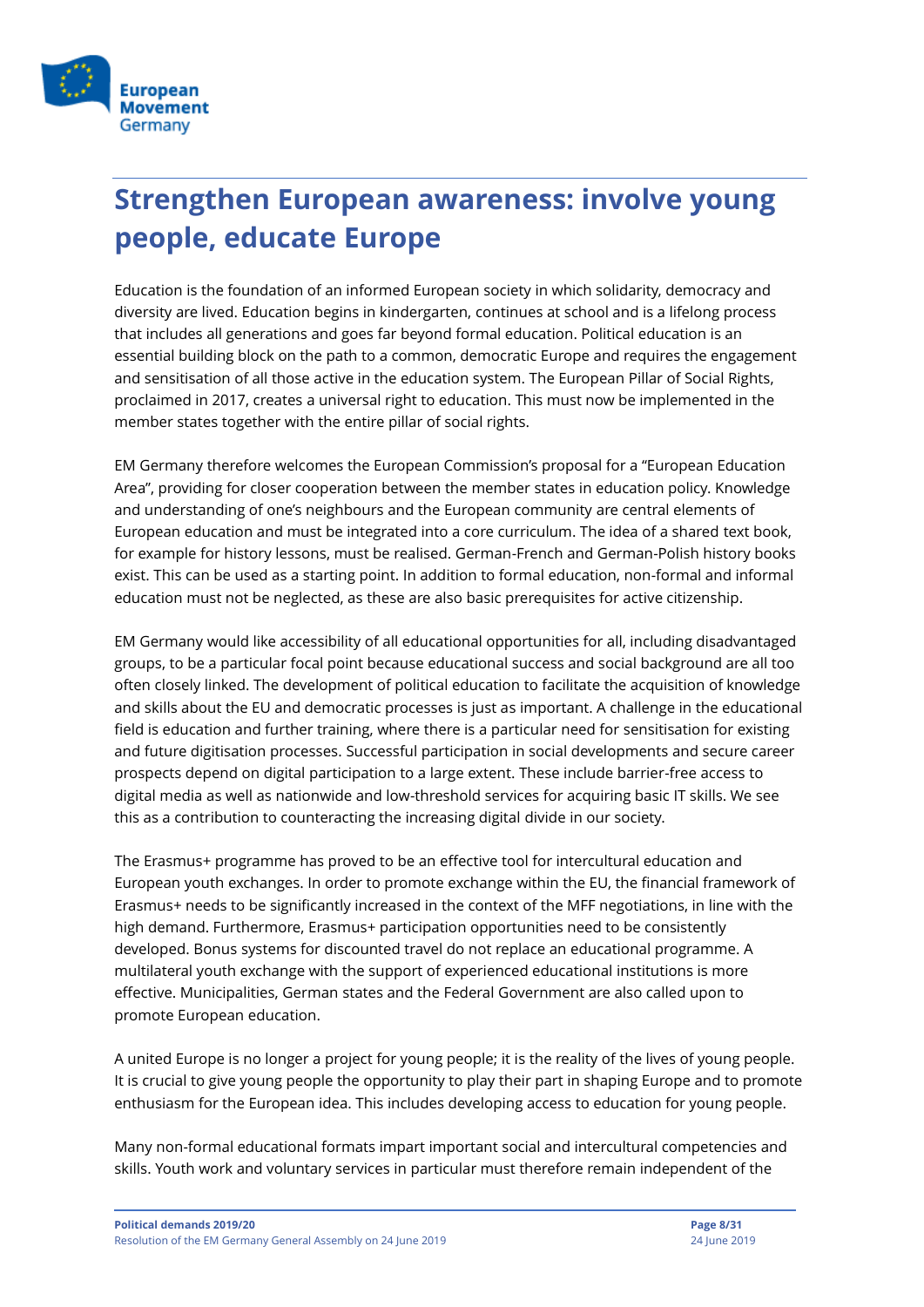

labour market. At the same time, the member states must step up their efforts to combat youth unemployment with suitable programmes. A fair and equitable economic and social order, which has Europe and not only the member states in mind, can make an essential contribution to this.

Those who want to ensure citizens are committed and responsible must open up opportunities for participation at an early stage. Democratic youth organisations are particularly well placed to provide young people with comprehensive knowledge and skills to actively participate in shaping the EU. They therefore need structural support. If the current generation grows up to see their interests not being represented, this would have serious consequences for the future of the European Union.

The Council of Europe is still at the forefront of youth participation. In view of the impending departure of Russia, the budget for the youth sector is now to be cut completely. Particularly in countries where independent youth organisations are under severe political pressure, the Council of Europe is often the only partner that makes educational and exchange work possible. This work is important and must be intensified.

- **The EU must guarantee equal educational opportunities for children, young people and adults in all member states. Political and digital education must also be expanded and promoted outside schools, Erasmus+ must be strengthened and the supporting landscape must be involved with a co-management mechanism.**
- **Against the background of nationalist tendencies in Europe, democratically organised social forces must be promoted and structurally strengthened. Therefore, there should be a bonus for youth organisations with democratic constitutions when allocating funds from public budgets and/or EU programmes.**
- **With a view to the forthcoming German Presidency of the Council of the EU, it is particularly important to organise binding youth participation with an influence on concrete EU legislation. The six-monthly EU Youth Conference must be an important instrument to advance the implementation of the EU youth goals and to develop the EU youth dialogue.**
- **The governments of German states must anchor basic knowledge about the European Union and European integration in the curricula in all types of schools and in university education. The importance of the EU decision-making level for many areas of private and public life, the EU's capacity for action, its decision-making system as well as its values and fundamental freedoms must be communicated.**
- **The Council of Europe must be strengthened and supported as an institution. The member states of the Council of Europe must work to ensure that the youth section remains an equal component and that financial support is not cut, but rather increased by 10%, in order to manage the possibility of Russia's impending withdrawal.**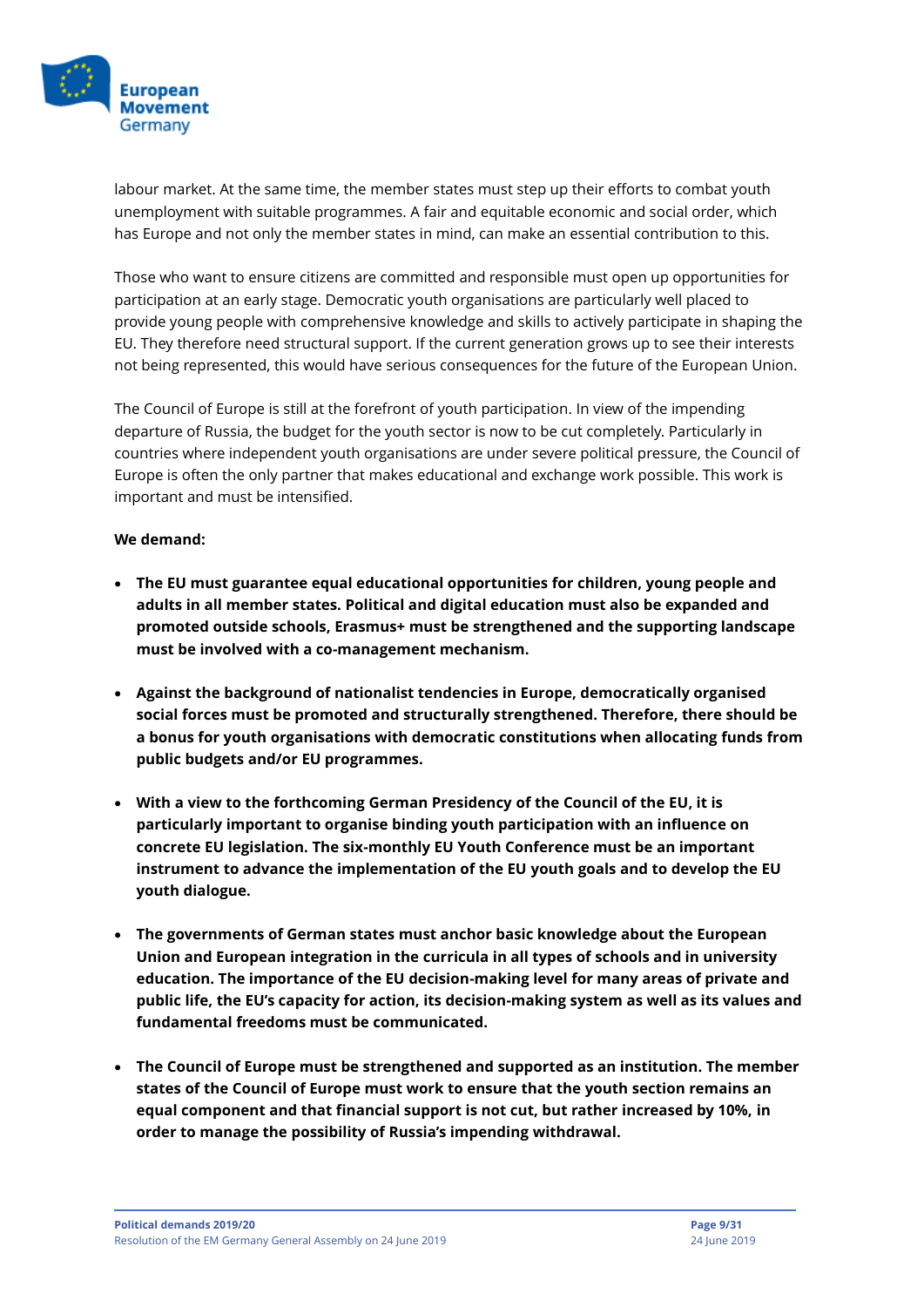

## <span id="page-9-0"></span>**Continue pioneering: equality at all levels**

In many cases, European law has been an important driving force at national level. Initially via the Court of Justice of the European Union, which, via its case law, helped women gain access to professions that had previously been male-dominated, to successfully demand equal pay and equal working conditions and to effectively defend themselves against discrimination.

The EU must again actively take up this pioneering role. In terms of primary law, there is an adequate set of instruments available for this purpose, which must be used: Articles 2 and 3(2) TEU, Article 8 TFEU and Articles 23 and 33(2) Charter of Fundamental Rights constitute the primary legal basis for gender equality. Article 157(3) TFEU provides a legal basis for legislative activities ranging from meaningful coordination to the necessary harmonisation in the ordinary legislative procedure, as shown by the Directive (2006/54) on gender equality in employment. Article 153(1) lit. i TFEU can be used as a legal basis to clarify that only minimum requirements are to be regulated, which member states may go beyond of, as in the case of the recently adopted Compatibility Directive. In addition, Article 19 TFEU can also be used as a legal basis, such as in the case of the Directive (2004/113) on gender equality in the access to and supply of goods and services.

Gender equality must be an essential element in the implementation of the European Pillar of Social Rights. The directive on work-life balance offers only the first welcome approaches and must be developed further in an ambitious manner. Member states in particular are responsible for implementing directives by the deadlines. The issue of gender equality should be linked to the European Semester/Europe 2020.

Women are affected by violence more often than men. The Council of Europe Convention on preventing and combating violence against women and domestic violence (Istanbul Convention) has been in force since 2014 and has been ratified in Germany since 1 February 2018. Adequate implementation is now needed.

For over ten years, the EU's 5th anti-discrimination directive, which aims to promote equality at all levels, has been blocked in the Council of Ministers. Legislative procedures that grant protection against discrimination to minorities beyond the sphere of employment are also blocked by the Federal Government.

People with disabilities are more likely to not have a vocational qualification, are more likely to be unemployed or seeking work and are more likely to be at risk of poverty. Since 2018, the European Union and all its member states have ratified the UN Convention on the Rights of Persons with Disabilities and are obliged to remove these obstacles to equality. This requires concrete implementation steps.

#### **We demand:**

• **With regard to the implementation of the European Pillar of Social Rights, the topic of gender equality must be included in the new Strategic Agenda of the European Union so that implementation can be tackled with enthusiasm over the next five years, both**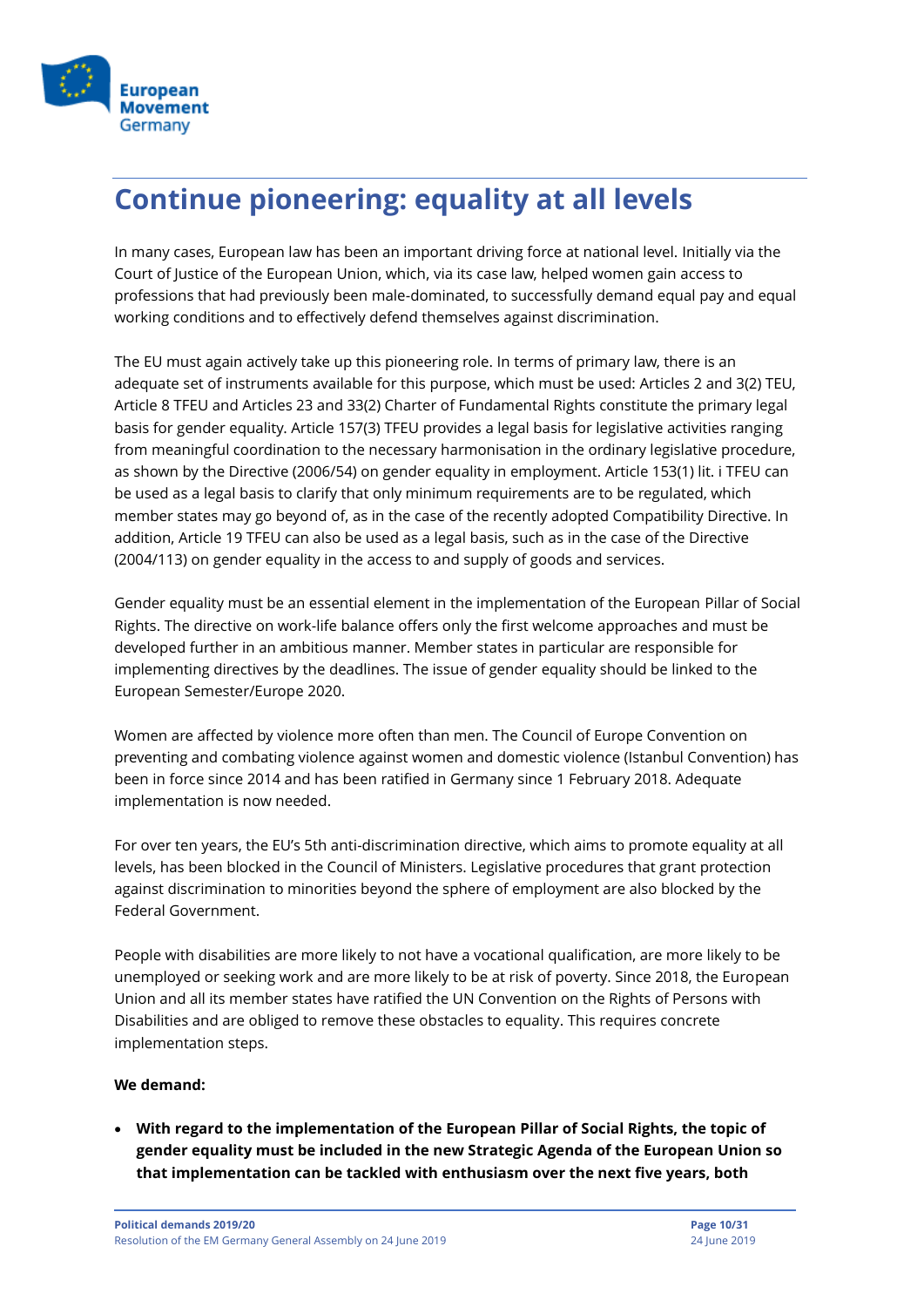

**legislatively and through cooperation between the EU and the member states in the European Semester/Europe 2020 Strategy and its successor.** 

- **The top positions in the EU must be filled on a gender equal basis.**
- **The new EU Commission is to develop a new and ambitious EU equality strategy for women and men that goes beyond the points of "equal pay for equal work and work of equal value" and "better reconciliation of private life and work". It must ensure that existing EU legislation on equality between women and men is translated into reality by the member states. This equality must be reflected in all fields of EU policy.**
- **By fully implementing its obligations under the Istanbul Convention, the Federal Government must send a clear signal in opposition to violence against women and girls. It must withdraw its reservations regarding the Istanbul Convention and unconditionally grant protection to all women who need help in Germany.**
- **The new Commission should develop a 2020-2030 equality strategy for people with disabilities along the lines of the 2010-2020 strategy. It is essential to have reliable data on the situations of people with disabilities in Europe. The new legislation on accessibility of goods and services must be implemented by the member states.**
- **The Federal Government must abandon its fundamental reservation against the 5th antidiscrimination directive and the General Equal Treatment Directive and, together with the other member states, improve protection against discrimination for all citizens and improve its general equality policy.**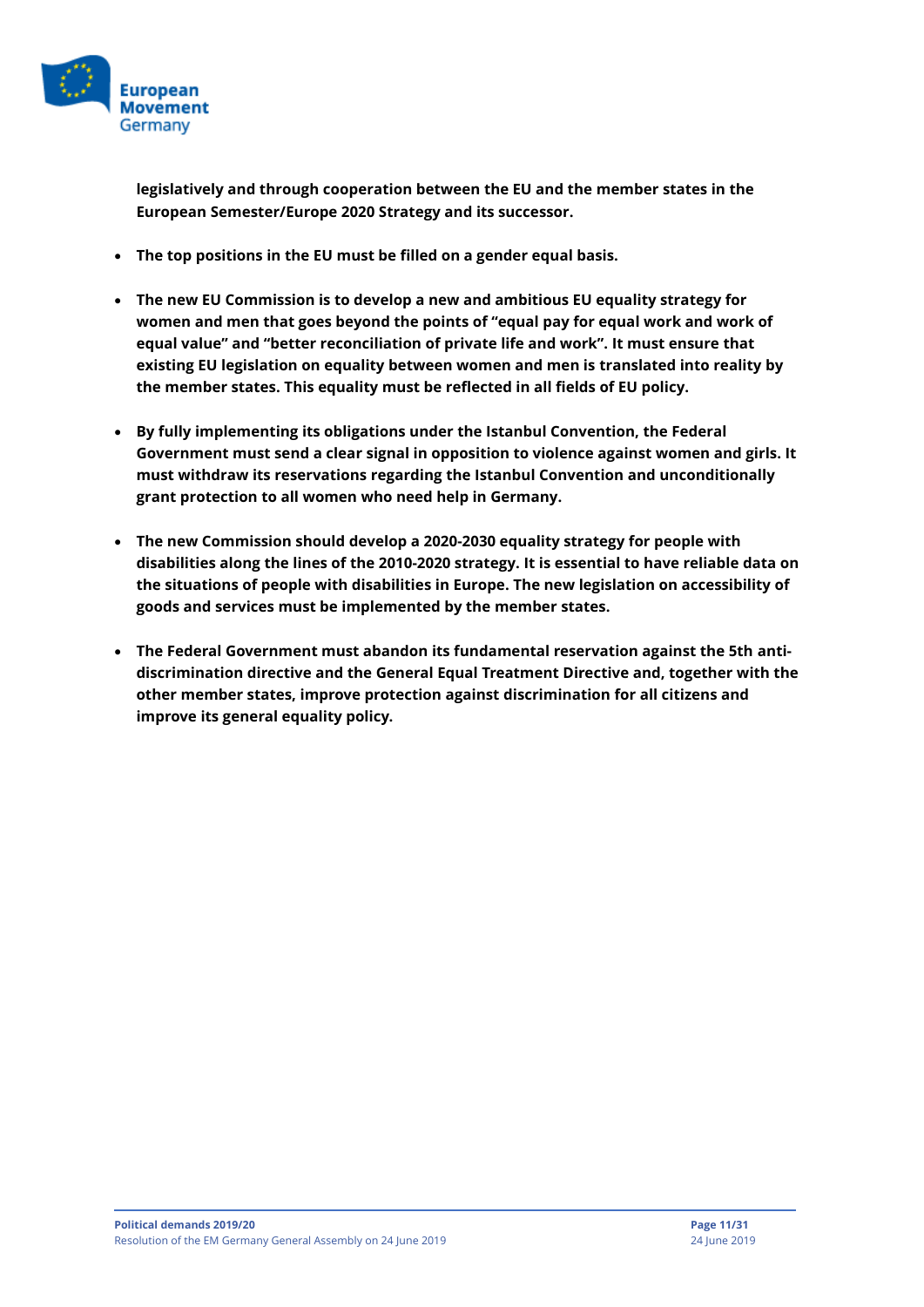

# <span id="page-11-0"></span>**Social and economic convergence strengthen competitiveness and innovative capacity**

Nationalism and economic protectionism are not a path to prosperity and security. The EU therefore stands for openness of economies and for the objective of convergence of living conditions in the member states. A key success of European integration is the four fundamental freedoms: the free movement of persons, goods, services and capital. These freedoms are the cornerstones of European politics. Although employment increased in 2018 and unemployment fell in the EU member states, there are still significant differences within and between EU member states. Despite a better overall economic situation, income disparities within and between EU member states are only narrowing slowly. Such differences jeopardise the acceptance and political legitimacy of the EU.

The social dimension of European integration should be strengthened within the framework of the European Pillar of Social Rights (EPSR) that was proclaimed in 2017. The social dimension of the EU should be further developed on the basis of a common commitment and defined responsibilities. Orientation towards the goals of growth and employment is imperative in order to show citizens opportunities, create good jobs, reduce inequality and poverty and thus improve the social situation. Employees' rights on a strong European legal basis must also be a part of this "social dimension" of the European Union. This includes, for example, a common unit for monitoring and enforcing EU regulations and for labour mobility. This legal basis should be binding for all actors. The federal government's initiative to transpose the EU framework for minimum wages and basic social security systems into national policy is to be welcomed. The EPSR should be brought to life in the form of a binding European social agenda.

Fundamental social rights are inextricably linked to civil and political rights and therefore also require particular strategic attention. There is a need for fiscal policy to be consistently geared towards sustainability, growth and employment as well as for continued support by means of an appropriate monetary policy, of reforms in member states and of ambitious and modern innovation policies. Such a policy, geared to the goals of sustainable politics, therefore also promotes the further consolidation of public budgets.

Young people have suffered disproportionately from the economic and financial crisis. The European Union must counteract the very high and long-lasting youth unemployment in many southern European countries, for example by intensifying its structural and investment policy. InvestEU could be expanded for this purpose. Integration and educational opportunities must be consistently expanded. This must be a priority in the 2021-27 MFF negotiations. Digitisation and energy system transformation are also changing the labour market. Regions in which employees and companies are facing such profound structural change must be supported throughout Europe by means of industrial and social policy investments.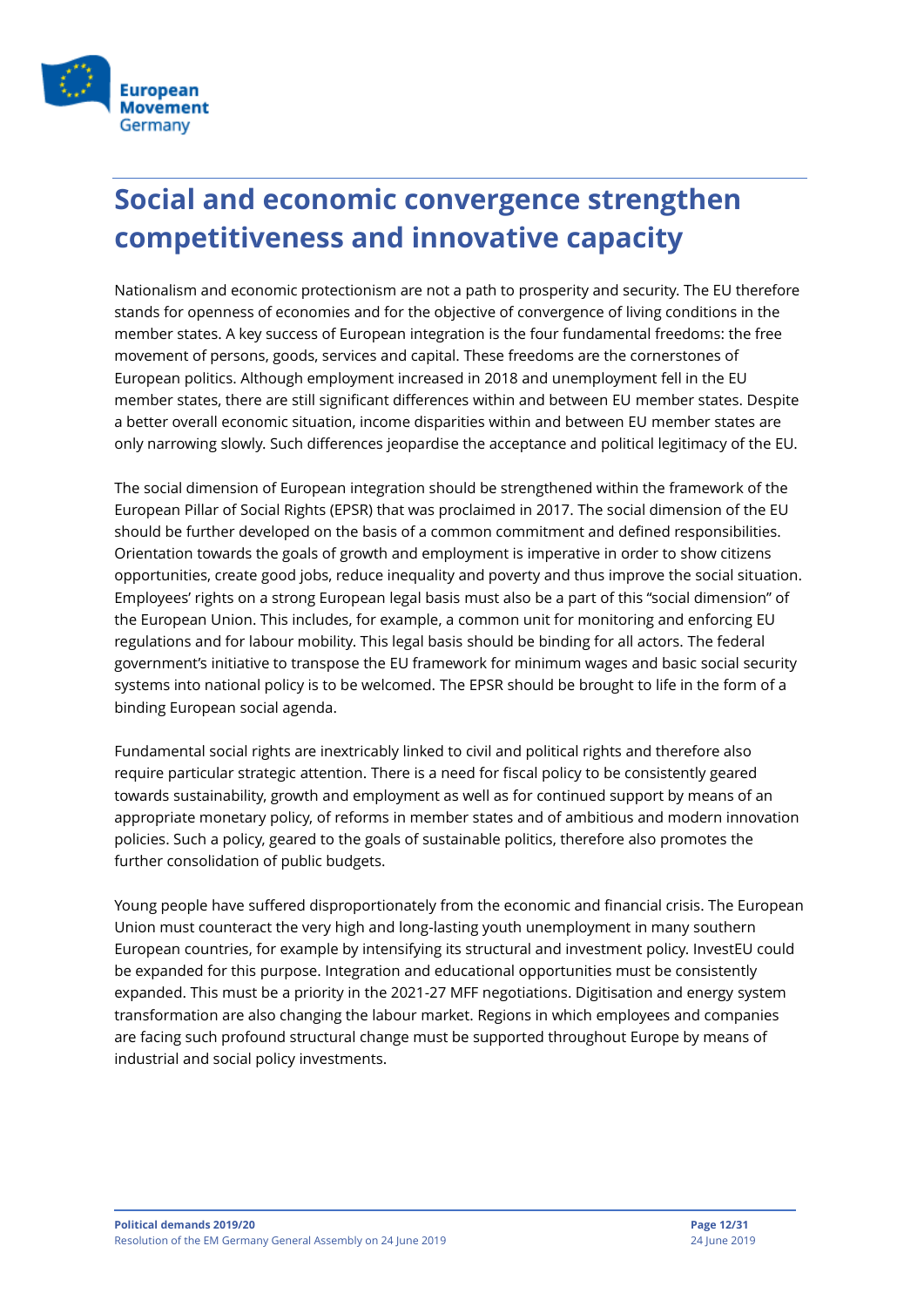

- **In order to promote growth in line with sustainable development objectives and create new jobs, decision-makers at national and European levels need to implement smart investments in education, research and social infrastructure as well as the necessary structural reforms throughout the European Union.**
- **The common goal in Europe must be to combat youth unemployment and to create skilled jobs for all young people quickly on an unbureaucratic and permanent basis. Work must provide employees with a lifestyle that ensures their livelihood and sustainable personal and professional planning.**
- **National egoisms must be overcome in order to take joint steps to deepen the fiscal, banking, economic and monetary union on the basis of the social market economy. We call for the introduction of EU-wide, minimum assurance standards as part of the reform of the Economic and Monetary Union to strengthen social cohesion and upward convergence because better living and working conditions in the European Union are essential for economic sustainability and political stability.**
- **The principles and rights set out in the European Pillar of Social Rights must be implemented, especially within the framework of the European Semester. The feasibility of the implementation of these measures by the actors involved must be taken into account, e.g. by creating good legislation and reducing unnecessary bureaucratic hurdles.**
- **The establishment in all member states and the coordination of a social dialogue between social partners is not only worthwhile at a European level.**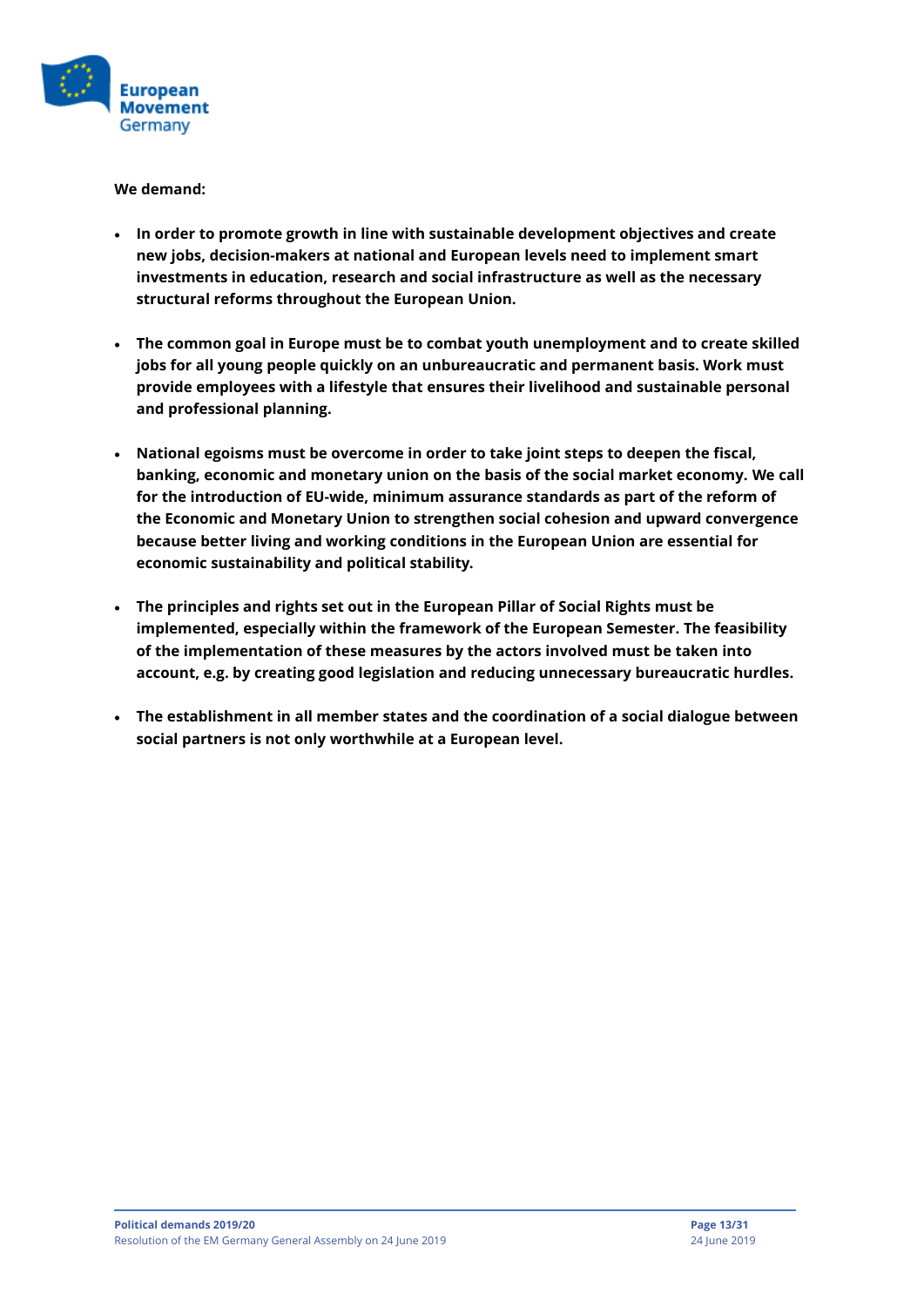

# <span id="page-13-0"></span>**Gear the budget towards citizens and pan-European priorities**

A large number of Community policies of the European Union are financed by the EU budget. The UK's expected departure from the EU in the current period of the Multiannual Financial Framework (MFF) is expected to lead to a significant decrease in revenue from 2021 onwards. The first proposals for the 2021-2027 financial framework presented by the European Commission point in the right direction.

In view of the importance of the MFF for the Union's capacity for action and the financing of its future tasks, the European Parliament and the German Bundestag must be closely involved in the discussions on the budget. Aligning the MFF's budgetary periods with the European Parliament's legislative period would strengthen parliamentary control over the budget. Social actors, such as representative organisations, social partners and associations, must be involved. The EU budget should support the democratic forces in Europe more strongly than before and strengthen cohesion in society.

Pan-European tasks will continue to gain in importance in coming years. These political priorities must be reflected in the budget. For example, the MFF must provide European approaches to the management of migration movements, the integration of new citizens, the protection of external borders or climate protection measures. European measures and programmes need adequate equipment. Given the increasing tasks and challenges facing the EU, the current financial framework is insufficient in terms of its current size and priorities. Instead of addressing problems at national level, synergies need to be taken advantage of at a pan-European level to use resources more efficiently.

In general, a new financing model for the EU budget should be considered. The generation of capital resources reduces national egoisms in defining political priorities and thus strengthens the democratic debate on political priorities. The question of which capital resources are effective in this sense must also become part of the political debate.

The system of rebates applied by individual member states should be abolished. This promotes equal participation in MFF payments. A sustainable and promising further development of the EU must ensure that liability, on the one hand, and responsibility and competencies, on the other hand, are as close as possible at the different political levels.

Productive and successful programmes, such as Erasmus+ and Horizon 2020, have had a very exclusive circle of participants to date. Erasmus+ gives 5% of European youth a strong boost in their personal development and also in their career opportunities, but 95% are still excluded.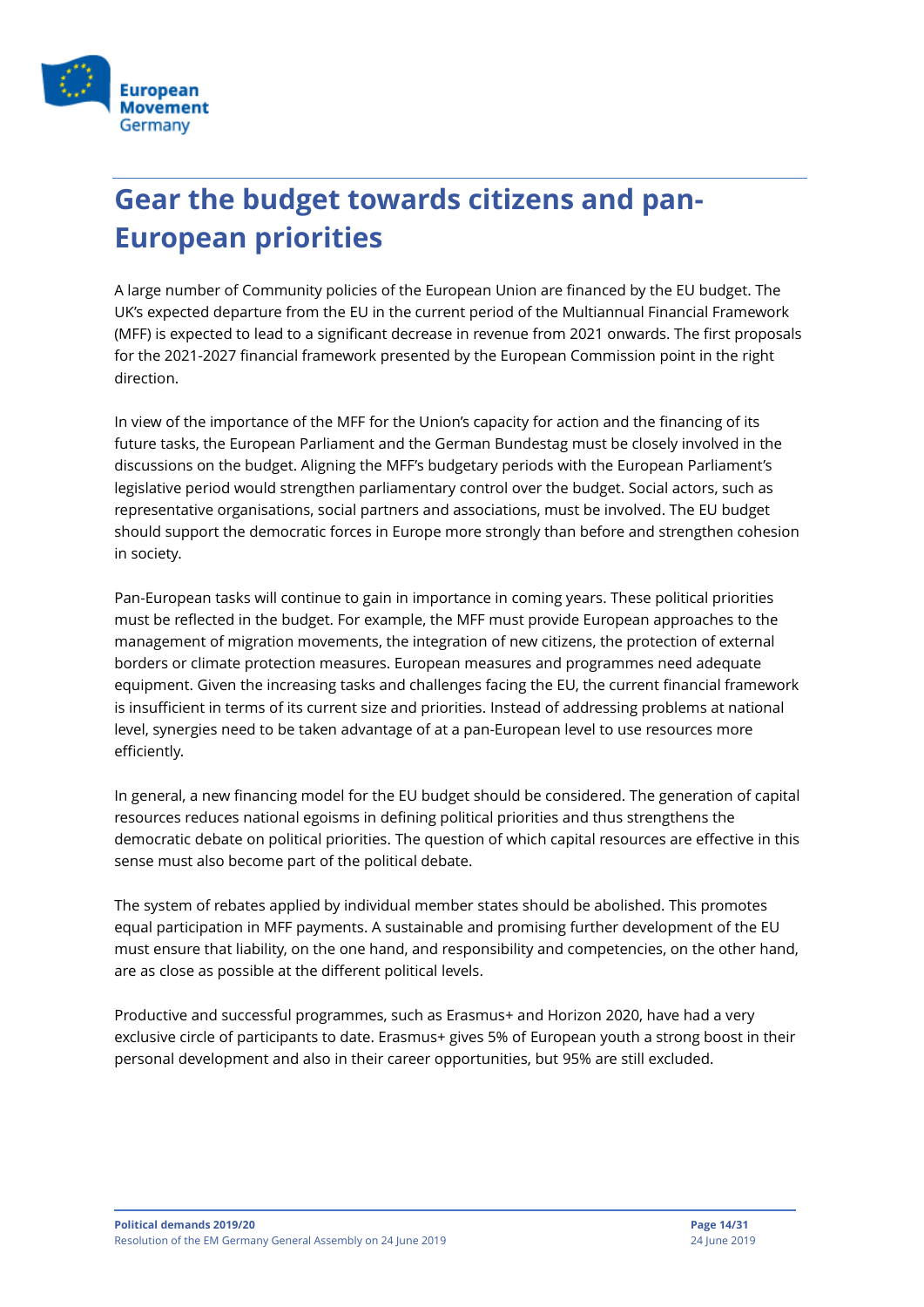

- **The discussion and communication during the MFF negotiations in Germany must become more transparent and fact-based. The positive financial aspects must be formulated more clearly. The net payer perspective should no longer play a role.**
- **The EU budget needs to be transparent and visible to the public and aligned with pan-European priorities. In future, the EU budget must include a democracy bonus. Projects implemented by organisations with democratic constitutions must be given greater support in their work. This also applies to organisations operating democratically throughout Europe.**
- **The MFF needs to be better geared to the policy requirements of the next decade and its financial strength must be developed. In addition, the allocation of funds in an MFF period must be made more flexible. The MFF must be more closely adapted to the global political situation, sustainable development and the social situation in Europe than before. We therefore call for an identifiable review of existing expenditure in light of these priorities.**
- **Due to new pan-European tasks, the budget of the European Union must be increased to over 1% of gross national income. At the same time, both the expenditure and revenue sides of the EU budget need to be optimised. The EU should increasingly cover its budget from sources independent of contributions made by member states. National rebates must be abolished in the 2021-27 MFF.**
- **Existing, successful programmes must be expanded with a focus on member states and population groups that currently have below-average participation levels in order to generate greater acceptance and open up new growth potential. A fair EU budget can promote equal opportunities within the EU.**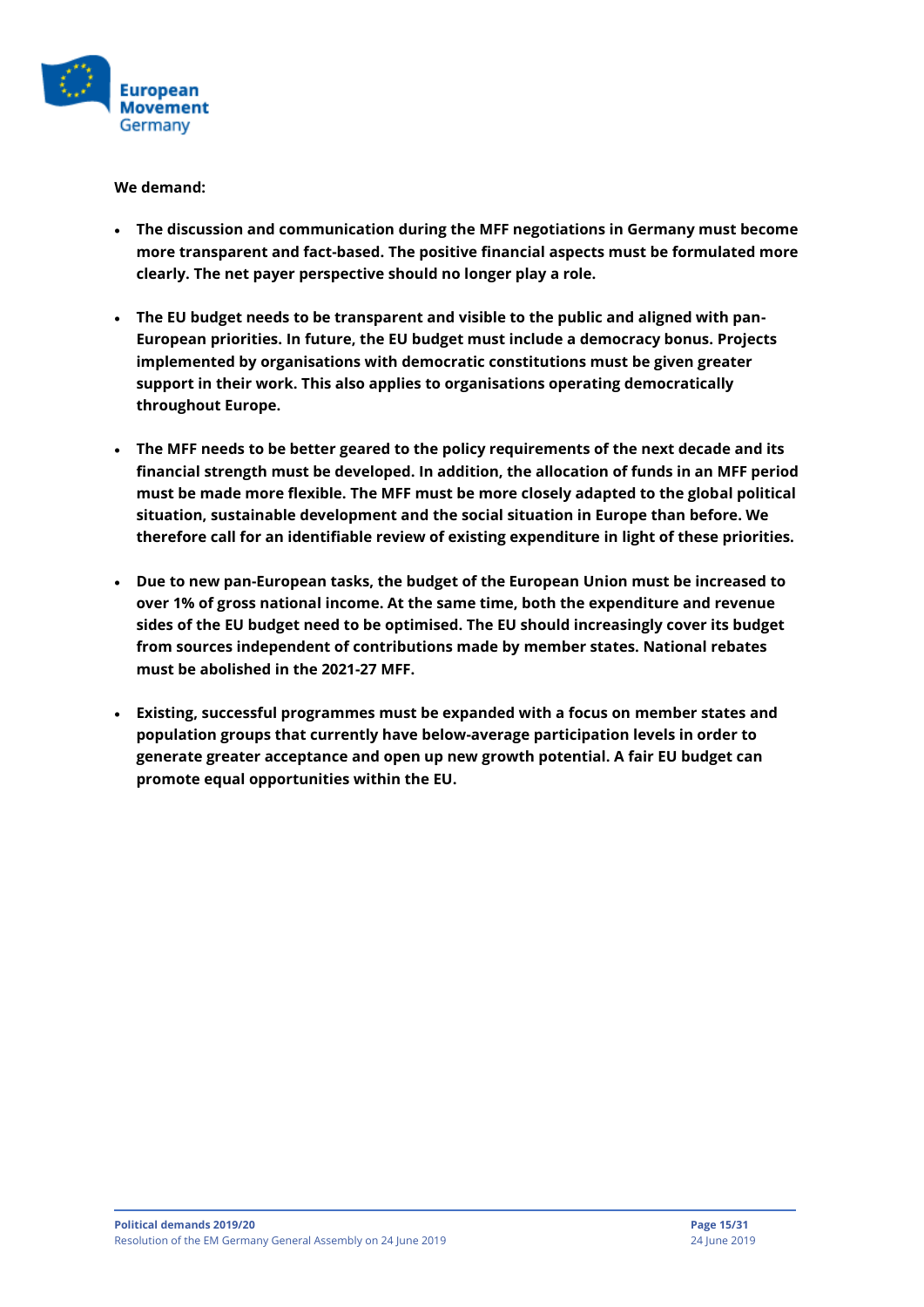

# <span id="page-15-0"></span>**Migration and integration - combat the causes of flight, help refugees**

There must be common European solutions in refugee policy. The decisions already taken and the European Agenda on Migration proposed by the European Commission in 2015 to better coordinate the migration policies of the member states must be consistently implemented. A common list of safe countries of origin and functioning readmission agreements to safe countries of origin are also required. A fair redistribution of refugees among EU member states is essential to meet the challenge of ensuring an adequate reception for those seeking refuge and to show solidarity. Human dignity and rights must be respected in each member state, as must a shared responsibility towards refugees. A European asylum authority is required in order to achieve uniform procedures and recognition standards. In all this, the welfare of the refugees must be the main focus.

The integration of refugees into society must be facilitated. Necessary measures include rapid access to training and the labour market, approximation of rights and adjustment of working conditions. Sustainable social integration, for example through participation in associations or active integration in municipalities, must be promoted using concrete measures, such as communicating the values of the European Union, literacy opportunities and general, political and publicly funded vocational training. Language education must be made available to all migrants, regardless of gender, family structure or status. It is often the case that women, in particular, do not participate in language courses in order to look after their children. The link between childcare and language training must therefore be consistently developed. For the actors involved in the integration process, there must be legal certainty and security of action.

In addition to poor economic prospects, the main causes of recent migration include military conflicts and repressive regimes, such as in Syria and Eritrea. Due to the diversity of these causes, development policy alone is not enough to effectively combat causes of flight. What is needed is a common European response in terms of foreign and security policy. The local economic prospects must also be improved, particularly through the promotion of private sector involvement. Countries seeking democratic reform and sustainable development require more EU support.

Questions of asylum and refugee policy must be distinguished from questions of immigration and mixing the two topics must be avoided. The reception of persons who are unlikely to be granted asylum or refugee status must take place under clear conditions. Interests of the member states can be taken into account while at the same time avoiding migration via dangerous routes. This is the only way to also combat illegal immigrant smuggling. Debating what possibilities exist for providing advisory services in the countries of origin is also essential. These must be aimed at raising awareness of standards and procedures as well as providing assistance to generate decision-making among asylum seekers. To use the potential of migration to Europe, legal migration routes must be developed. This could, for example, take the form of a blue card system. Simultaneously, integration measures are needed to enable employees to participate in society also outside the workplace.

The UN migration pact was unfortunately not signed by many EU member states. Nevertheless, the EU should continue to work at UN level to address this global phenomenon on a global basis as well.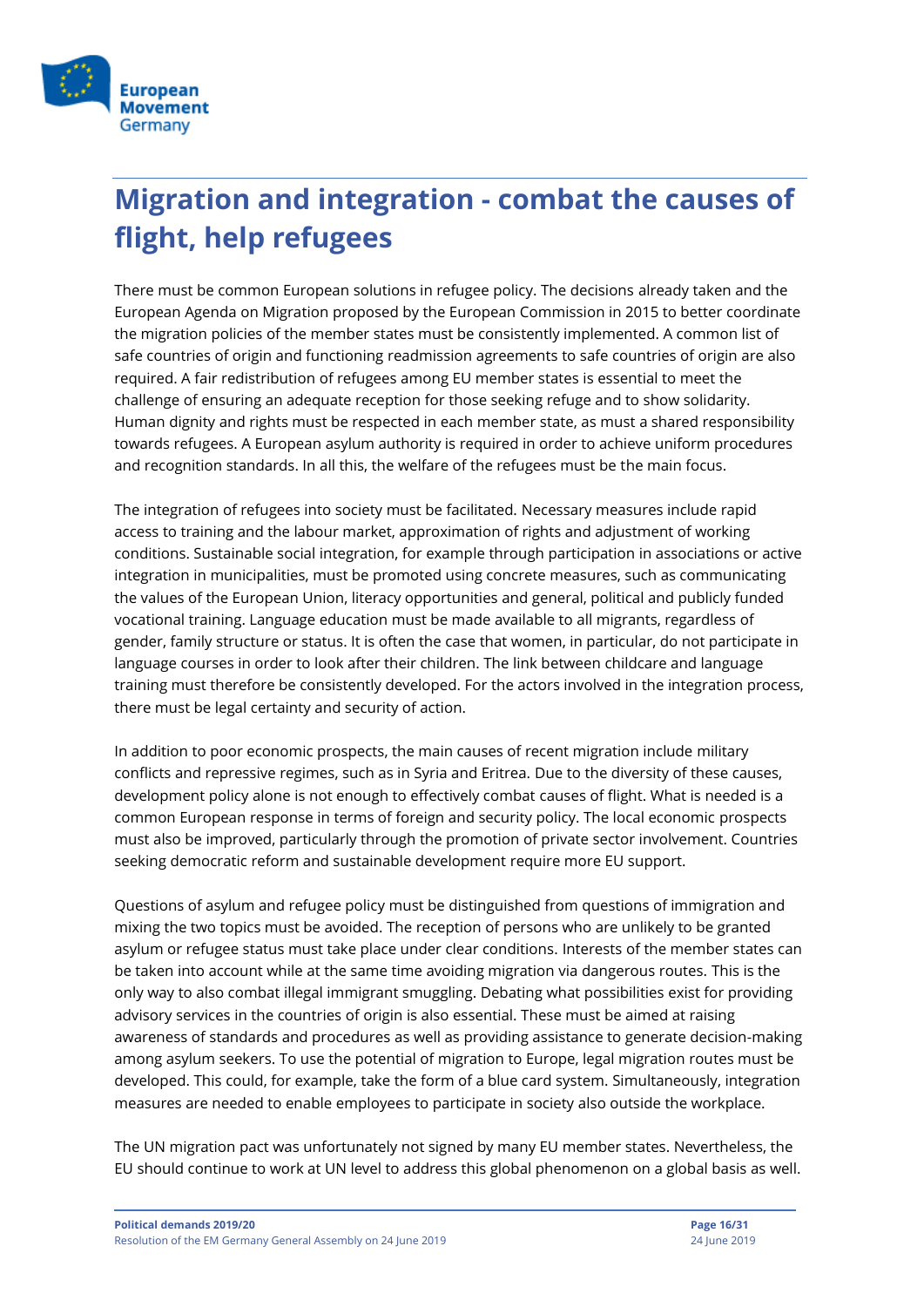

- **In combating the causes of flight, the European Union must expand joint development cooperation to include greater coordination of migration policy as well as foreign and security policy. Neighbourhood policy must be conducted on an equal footing. Trade and agricultural policies must be fair.**
- **For the politically persecuted, safe entry to Europe must be made possible. Procedures need to be fundamentally reformed and legally binding in order to allow for full solidarity and consistent humane standards of reception. Integration into society must be facilitated. The commitment within the framework of humanitarian reception and resettlement within the UNHCR must be expanded; if necessary, a fair balance of burdens can, if necessary, also be achieved financially.**
- **Individual member states must acknowledge their role and responsibilities in immigration. By means of immigration laws, they are to recruit specifically according to their respective needs. The potential of migration to Europe must be more clearly represented, while simultaneously taking into account personal and situational circumstances, and legal immigration channels must be expanded.**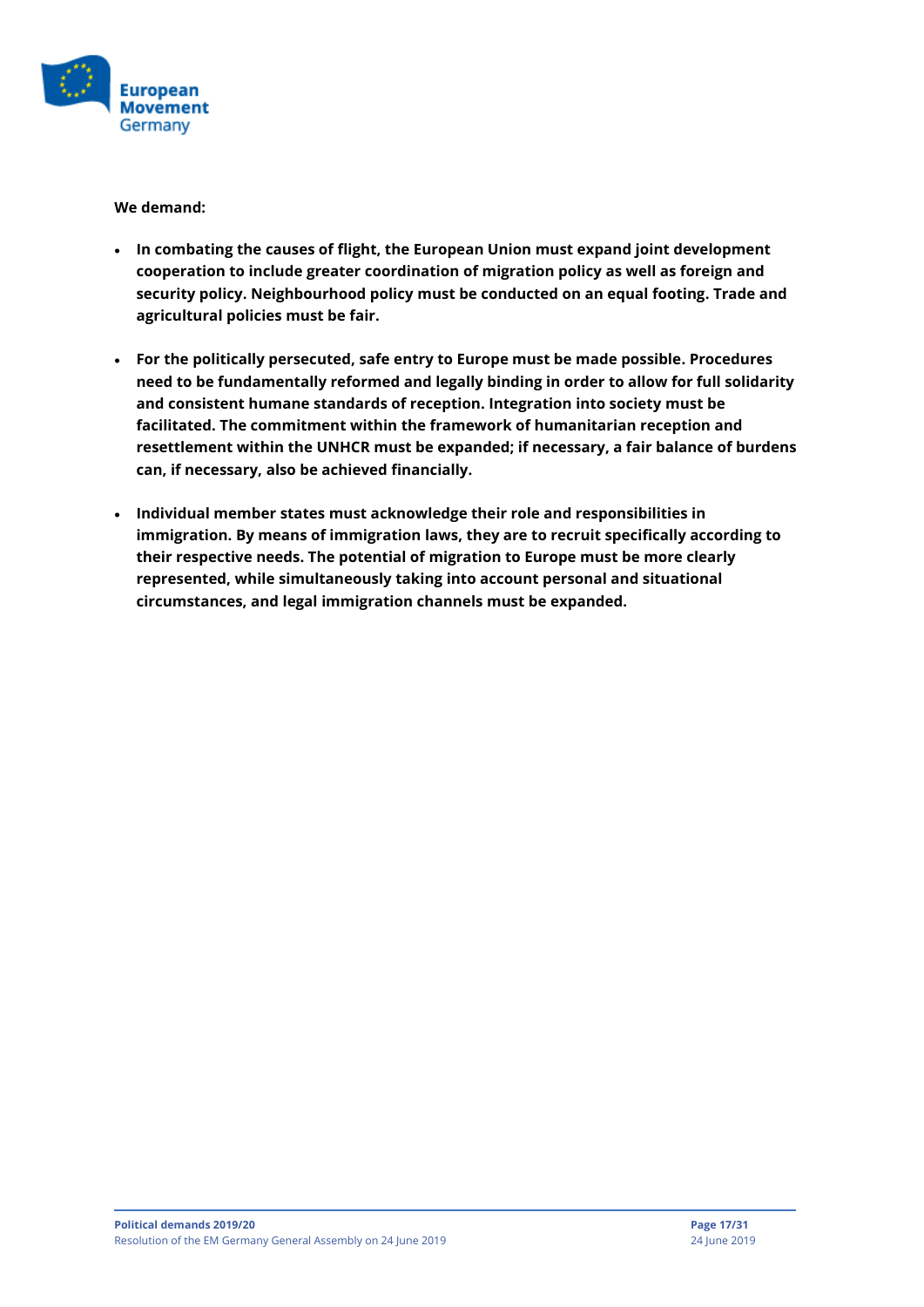

### <span id="page-17-0"></span>**For the abolition of borders within Europe**

A basic element of European unification is that problems should never be solved at the expense of neighbours, but always together with them. Political planning across geographical borders makes it possible to focus on factual considerations in the search for shared solutions and to overcome oldstyle power politics. Pushing back the idea that it is possible to banish problems behind borders and then stay uninvolved allows for collaborative solutions. By essentially defining national borders as administrative borders, the EU has, in many places, defused conflicts over concrete border demarcations. However, border and neighbourhood conflicts still exist in other parts of Europe. The annexation of Crimea in violation of international law and the unclear military situation in eastern Ukraine, but also conflicts in Georgia, Armenia/Azerbaijan and Moldova, hamper the democratic and economic development of the countries. Cooperation for the benefit of people requires respect for borders that are recognised under international law.

In the Western Balkans, authoritarian nationalism prevents effective action against organised crime and impedes democratic and economic development. In addition, there is a development of negative effects on the neighbouring European Union. The European Union has offered the Western Balkan states the prospect of membership in order to provide an incentive for reforms and crossborder cooperation. However, in turning away from its own principles, it is increasingly obstructing the region's path into the community and opening up opportunities for hostile forces to exert influence. The longer the Western Balkan states are uncertain about their prospects for accession, the more the pro-European democratic forces within the states, and, in particular, young people will turn their backs on the European Union. To give candidate countries prospects for accession requires lots of people to work together. Within the framework of a genuine "European Public Diplomacy", every accession process must be discussed critically by all social forces, political decision-makers and institutions and subsequently supported widely.

In the European Single Market, freedom of movement for persons has only been fully realised by the Schengen Agreement. However, temporary border controls have been reintroduced in recent years. These measures call into question Europe's fundamental freedoms and also jeopardise economic growth, cross-border trade, employment and prosperity. Open borders promote cultural exchange between member states and are a bridge in education and culture for all people in Europe. However, full freedom of movement is still hampered by bureaucratic obstacles.

The Schengen external borders not only separate the EU from its neighbours, but also EU member states from each other, as not all member states are yet part of the Schengen area. This constitutes unequal treatment and a restriction of European citizens' rights. This inner division must be overcome. The EU must pursue the objective of gradually extending the Schengen area to additional member states and, at the same time, strengthening cooperation with the new Schengen states on the management of external borders. Initiatives for comprehensive mobility, including freedom of movement, need to be supported and complemented by information campaigns on the "benefits of EU free movement for all".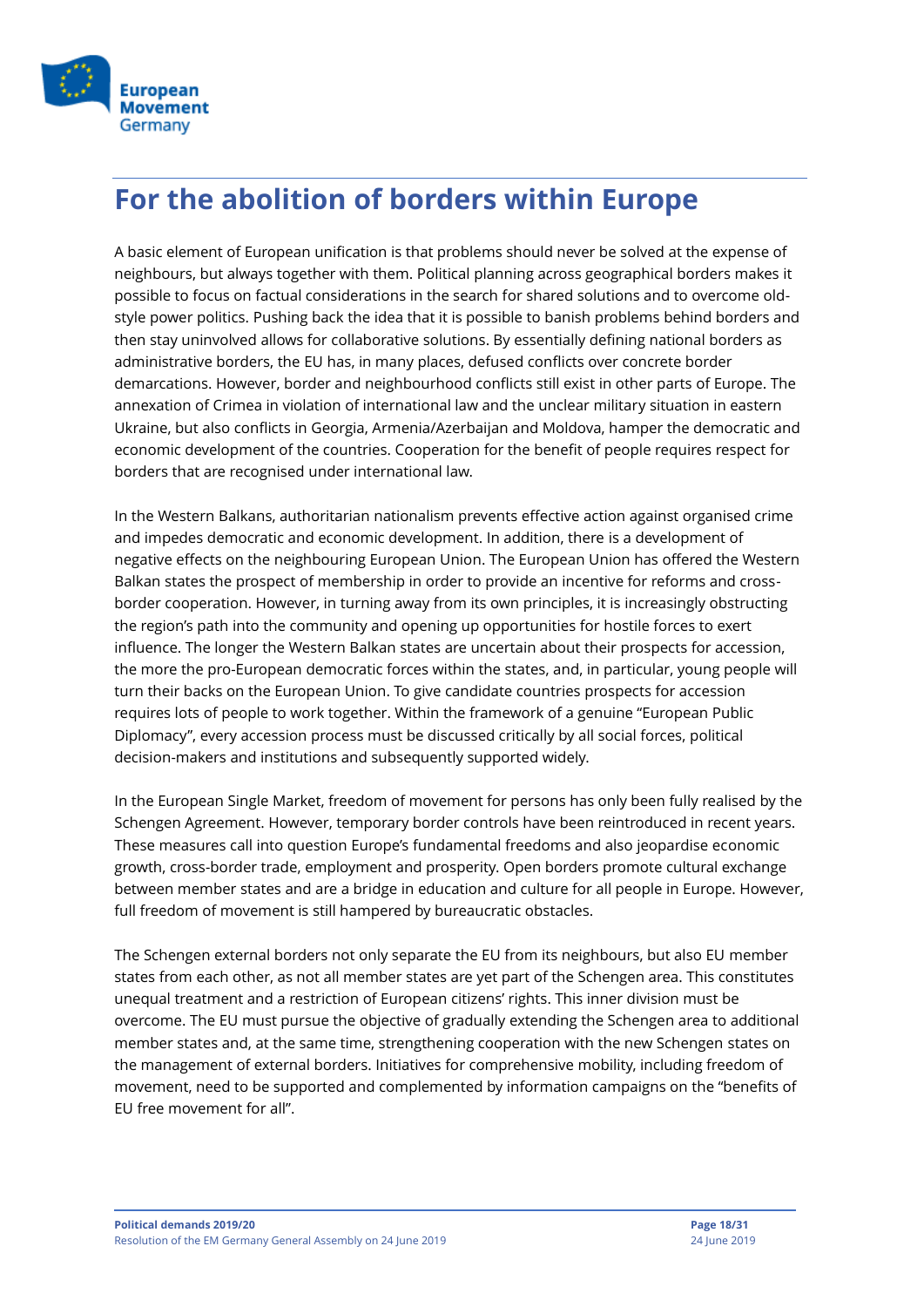

- **For improved protection of the Schengen external borders, the competencies of EUROPOL must be further developed and FRONTEX must be expanded into a common border police force under parliamentary control by the European Parliament.**
- **The EU Commission must continue to oppose the permanent erosion of Schengen; the member states must stop border controls in the Schengen area.**
- **Romania, Bulgaria, Croatia and Ireland must be admitted to the Schengen area in a timely manner as soon as all criteria have been met.**
- **The European Commission and the Federal Government must ensure that EU citizens, regardless of their current place of residence and place of work, are not divided into EU nationals and EU citizens from other member states.**
- **The promotion of independent democratic and European-minded forces must be maintained and strengthened in all candidate countries, but also in the countries of the Council of Europe and Belarus.**
- **The European Union and its member states must accelerate the accession process with countries in south-east Europe in order to achieve sustainable economic and social coherence on our continent. In doing so, democratic values and the rule of law must be respected.**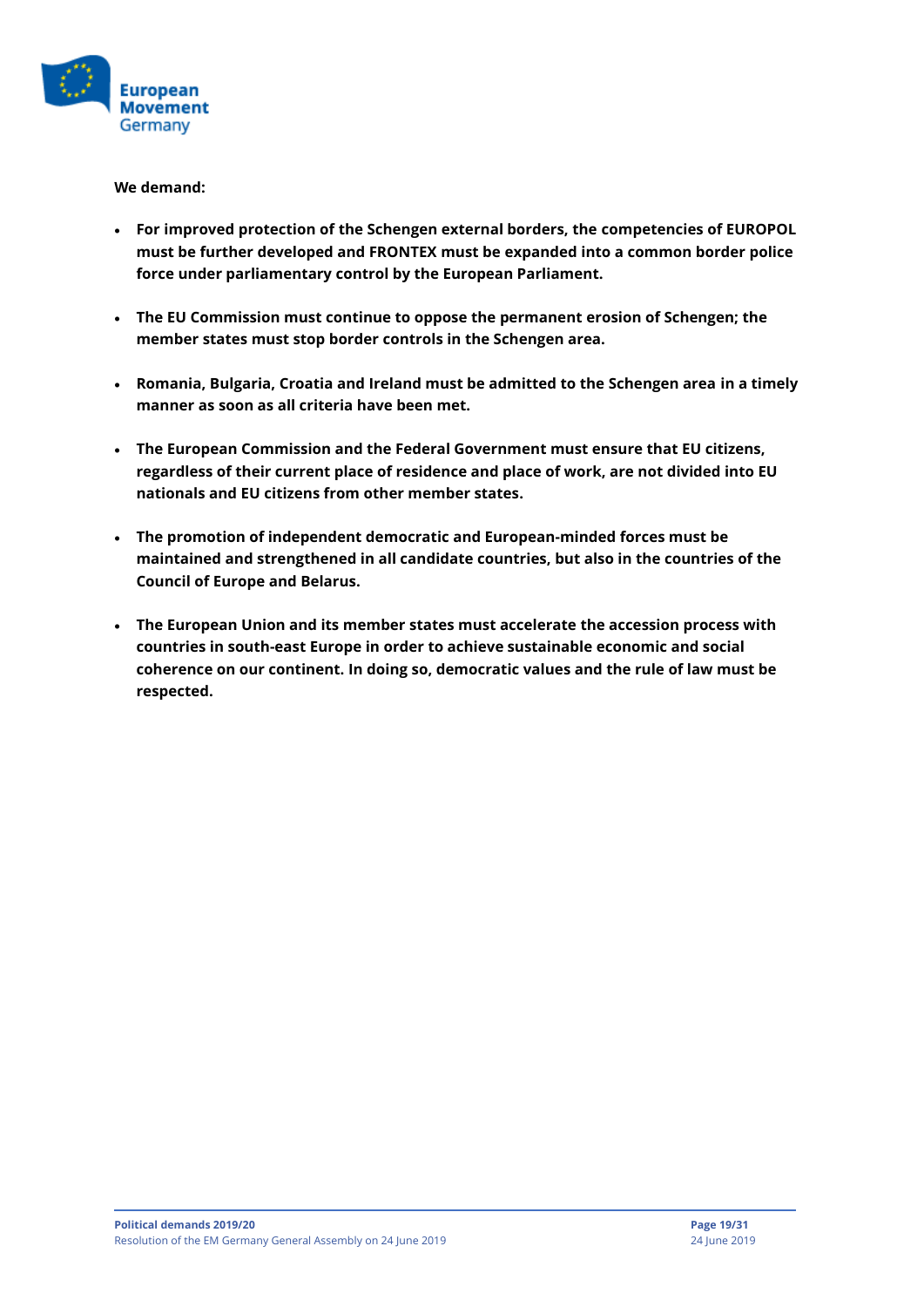

### <span id="page-19-0"></span>**Strengthen European foreign and security policy**

For decades, foreign and security policy was a matter of NATO. In the meantime, however, the EU has had to find its own way of dealing independently with growing challenges, also because of the reorientation of US foreign policy: Wars and civil wars in surrounding and immediate neighbouring regions are bringing current conflicts closer. New instruments, such as cyber-attacks, hybrid warfare and terrorism inside and outside Europe, threaten the safety of the population and the integrity and stability of the European Union. In addition, fundamental principles of European policy, such as respect for international law and multilateral cooperation, are coming under global pressure.

Securing peace is the most important task of the European Union. Diplomacy and reconciliation of interests at the negotiating table are the first choice in terms of tools. The European approach covers a wide range of instruments, from democratisation and the promotion of the rule of law to development policies, education, investment promotion and trade. The EU should confidently represent to the outside world as to what created and secured peace on our continent.

Effective foreign policy requires the ability to take decisions that are as unanimous as possible. In this regard, the Federal Government must be loyal to the Union and its partners and give priority to Europe's capacity for action over national prestige. Also, in the event of Brexit, close cooperation with the United Kingdom must be maintained on foreign and security policy issues. A clear foreign policy approach, encompassing all the instruments at the disposal of the Union and the states concerned, can be used to encourage swift and decisive action. The EU must present a united front in the United Nations Security Council, which makes a (permanent) EU seat appear worthwhile.

The Permanent Structured Cooperation (PESCO) adopted in 2017 enables the EU member states to cooperate closely and on a permanent basis. Important building blocks here are joint procurement (for cost savings and inter-compatibility), joint education and training, joint capacity building (e.g. to counter cyber-attacks) and joint investment in expensive equipment that can then be shared by all member states. In conjunction with the ever-increasing cooperation of the national armies and the establishment of common permanent command structures, a European Army can thus be created on a gradual basis. In order to ensure effective parliamentary control, a defence committee and a military commissioner should be established at the European Parliament.

The EU member states participating in PESCO should commit themselves to creating the best possible social conditions for both military and civilian members of their armed forces. In addition to the harmonisation of national defence strategies, this is an important factor for stable military cooperation between the participating states. This is the only way to build confidence, security and stability within the EU regarding a common security policy.

#### **We demand:**

• **The Federal Government should not cease to advocate multilateralism, negotiated solutions and the application of international law within the European Union.**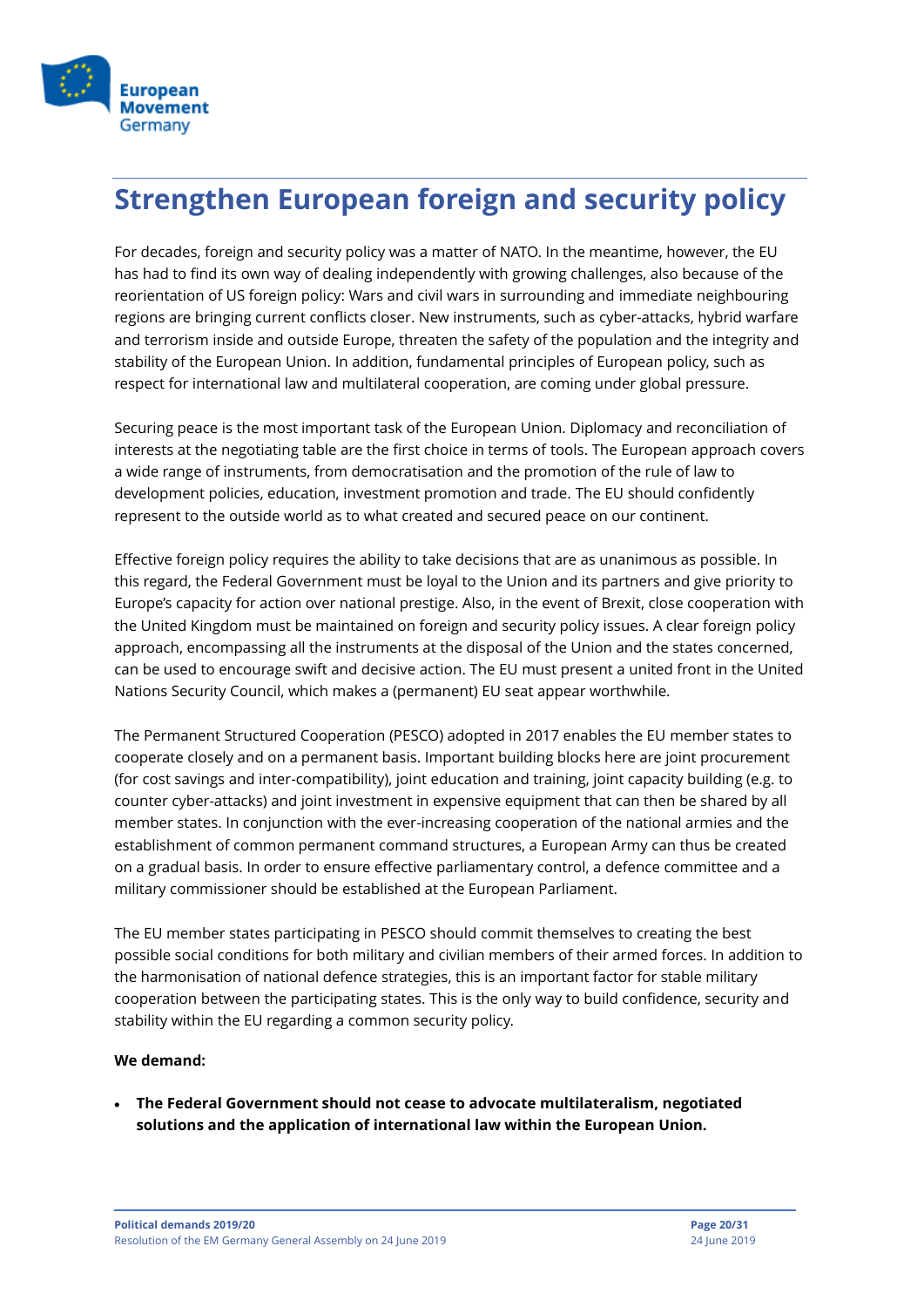

- **In connection with its Presidency of the Council of the EU, the Federal Government should resolutely explore and engage with all the possibilities for further developing the Common Foreign and Security Policy.**
- **The Federal Government should support a permanent seat for the EU in the UN Security Council and not claim a German seat.**
- **The Federal Government should advocate majority voting in the Foreign Affairs Council, especially in the case of acute crisis decisions.**
- **In implementing the agreed steps in the field of foreign and security policy and in strengthening Europe's common defence capability, the Federal Government must take on its position as role model and leader. More European commonality means greater efficiency in terms of the defence spending that is necessary, thus paving the path to a European Parliament army in the long term.**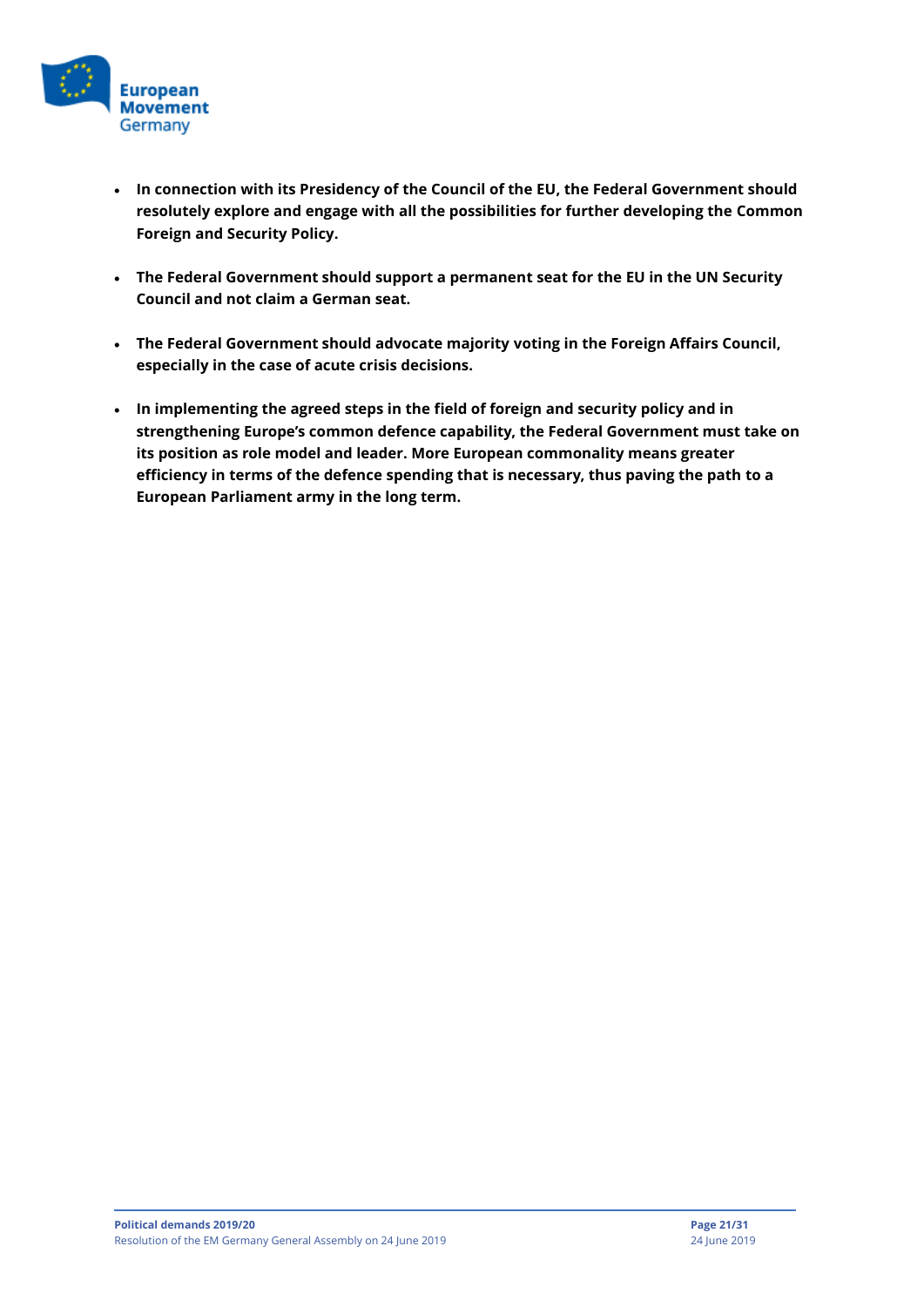

### <span id="page-21-0"></span>**For a single market of the future**

Trade means exchange and peaceful competition that unites people and creates growth. However, this is only the case if it takes place according to clear rules, prevents economic exploitation and enables the development of new skills by all those involved. The success of the European Union therefore depends as much on shaping the common single market as on regulating our trade relationships on a global basis.

Almost 30 years after its establishment, the single market is still incomplete. Structural deficits exist in services and in the energy sector as well as in cross-border access to capital and in the mobility of workers (recognition of qualifications, safeguarding social standards). The EU must also ensure a fairer approach to taxing companies within the single market, for example via a European corporate tax base, turnover-based digital tax and a European financial transaction tax. It is of particular concern that some EU states, such as Italy, are not developing together with the others, but are falling behind. The banking and capital market union must be developed further to a high standard.

In addition, there are the challenges arising from digitisation, genetic engineering and the development of artificial intelligence. In many areas, national legislation (e.g. for mobile communications, standards for electrical mobility and autonomous mobility) is repeatedly introduced, which then has to be laboriously Europeanised instead of identifying new regulatory requirements in good time and tackling them together. Obstacles are thus set for the establishment of efficient companies in future markets where growth impulses would be necessary.

With the General Data Protection Regulation, the EU has shown that it is in a position to create legislation that will become the global standard in an area of high strategic relevance. Here, with recourse to the own fundamental values (protection of personal rights), a locational advantage has even been created for companies, which can offer services from Europe that would not be so trustworthy in any other location. This should be an incentive for further projects. In addition, the EU must invest in education and research, but also provide appropriate support for business start-ups, to ensure that Europeans get involved in future markets promptly. Europe can only maintain its prosperity and social systems in the long term if it remains at the global forefront of technological innovation. The InvestEU programme is a success story and should be linked to other programmes and communication about this should be improved. An "industrial strategy" as envisaged by the Federal Government can, if at all, only be a European strategy!

Globally, the European Union must remain an advocate of open markets and free trade. 46% of EU economic output is based on foreign trade and the trend is an upwards one. Protectionism and nationalism contradict European interests and the European conviction that no one can win in the long run by cheating others. As a consequence, this also means that the European Union can only conclude fair and comprehensive trade agreements; the agreements with Japan and Canada show how this can be done. One's own power must not be exploited to the detriment of the partners; rather, the partners must be given the opportunity to create stable and sustainable development. In order to achieve good and sustainable agreements, broad participation of interest groups and a democratic approach to concluding agreements are essential. Fairness and partnership must be the trademarks of European trade policy.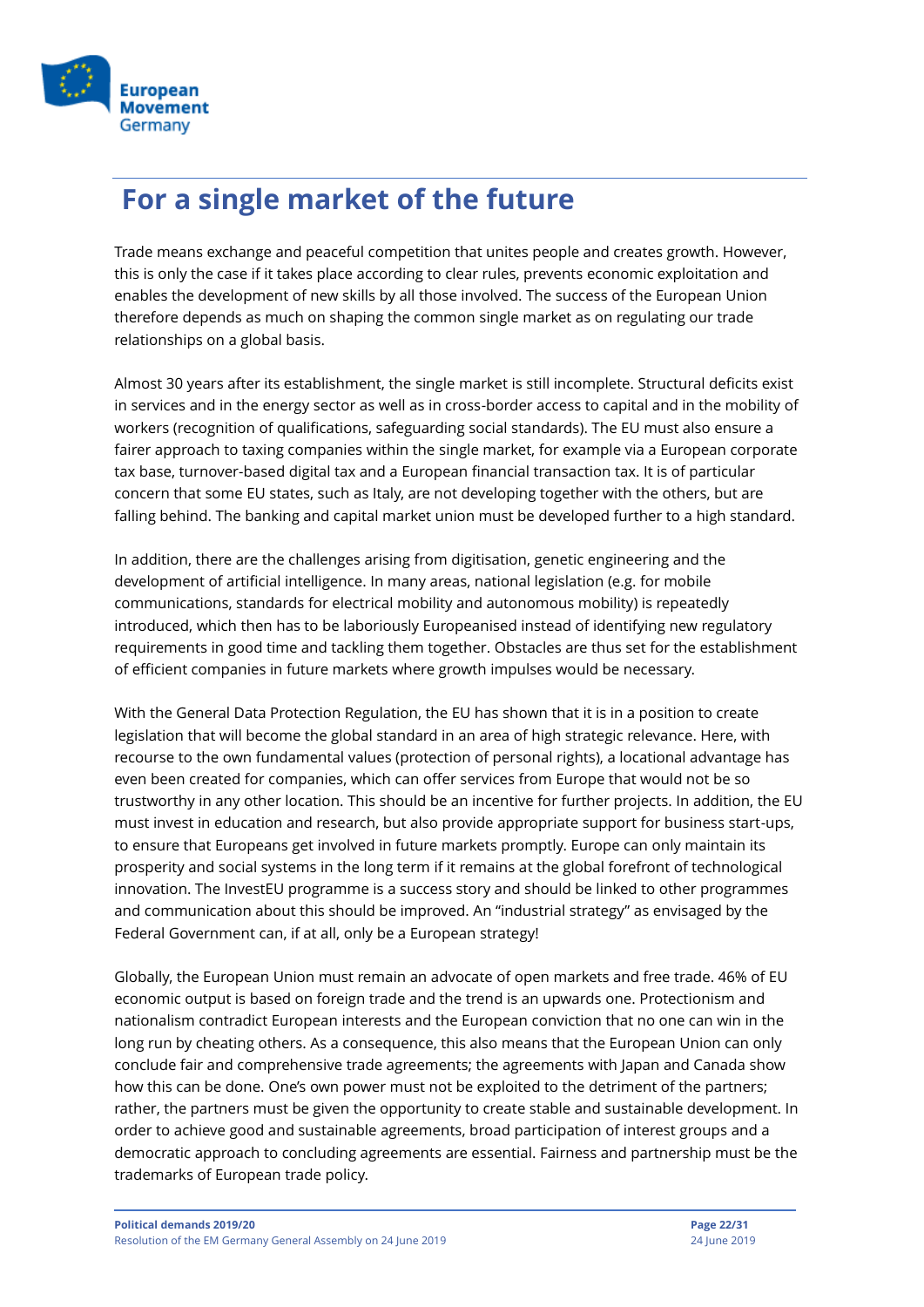

- **The Commission and member states must make joint efforts to improve the situation in countries that are falling behind economically and, in particular, to further reduce youth unemployment.**
- **The European Union must create good framework conditions for growth and investment. Investment financing opportunities must be linked under InvestEU and receive adequate funding. A high level of investment in trans-European energy, transport and broadband networks is needed.**
- **Globally, the EU must do everything it can to strengthen the multilateral trading system. The World Trade Organisation must be modernised and its rules enforced more effectively. New free trade agreements must be democratic and modern. Trade wars must be prevented.**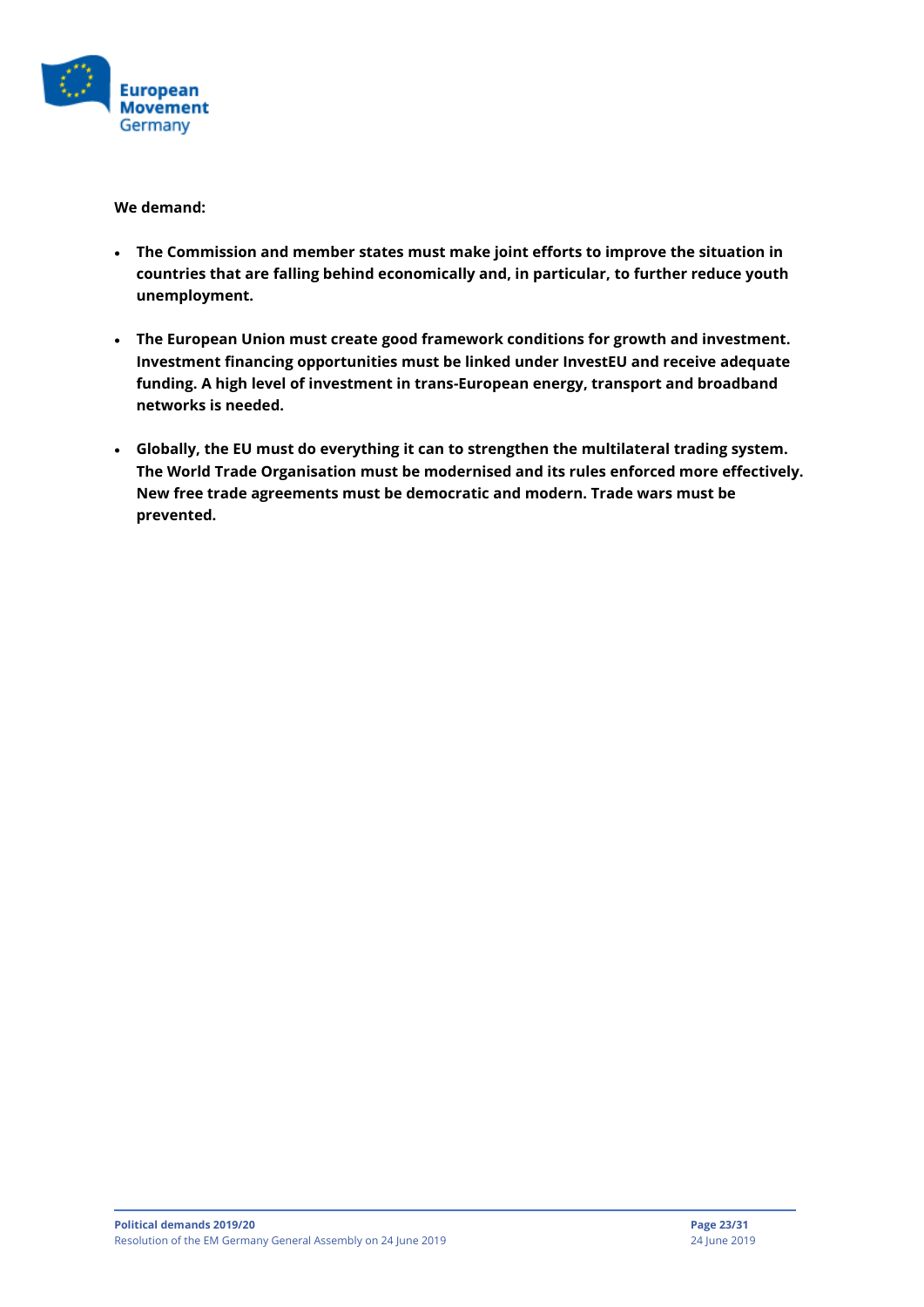

# <span id="page-23-0"></span>**Prepare EU policies for the implementation of sustainability goals and the climate treaty**

In 2015, important global decisions on sustainability and climate protection were taken with the Agenda 2030 for Sustainable Development and the UN climate agreement in Paris. The EU and its member states have committed themselves to implementing these agreements. The global implementation of these agreements is essential in order to preserve the natural basis for life, combat the causes of migration and flight as well as counteract climate change. The protests throughout Europe, such as the Fridays for Future movement, illustrate the concern, not only amongst young adults, regarding inadequate climate policy.

In order to limit global warming to well below 2 degrees Celsius (preferably below 1.5 degrees Celsius), the EU and the member states must adopt concrete measures and reforms as well as align EU spending with climate change objectives. The goals of a greenhouse gas-neutral global economy by 2050 and a strengthened European internal energy market are to be achieved in particular by means of intelligent investments in electricity grids for renewable energies and trans-European network expansion.

The European Union has played an exemplary role in the negotiations on Agenda 2030 and has contributed to the adoption of ambitious objectives. It is therefore all the more disappointing that the European Commission has not launched a European implementation strategy by the fourth year after the adoption of the Agenda. The Sustainable Development Goals (SDGs) have not yet been implemented in common EU policies, such as the Multiannual Financial Framework or the common agricultural policy, and there is still no European framework agreement for implementing the SDGs with minimum requirements for all member states. EU institutions and member states must examine all policies relevant to sustainability and climate change, in particular foreign, security, peace and development policies, in their areas of competence to see whether they comply with the agreements reached on the global sustainability goals and the Paris Agreement.

By February 2018, an expert group commissioned by the EU Commission had worked out how the rules for financial markets needed to be changed in order to achieve the goals of Agenda 2030 and the Paris Agreement. The EU Commission's efforts to provide more funds for a sustainable economy and, at the same time, secure financial market stability can help to promote sustainable investment and an energy, transport and agriculture transition as well as consistent decarbonisation of the economy. An EU-wide classification of sustainable activities is an important step towards greater transparency for consumers. In this regard, it is important to review regulations that stand in the way of a long-term and sustainable orientation of the financial markets.

There can be no national solutions for dealing with plastic waste and marine pollution. The EU plastics strategy adopted in September 2018 is therefore an important step towards a European solution. In the long term, plastic waste must be reduced globally by reducing plastic production and increasing recycling and reuse. Priority muss be given to citizens' health and the protection of the environment, taking into account the competitiveness of European industry.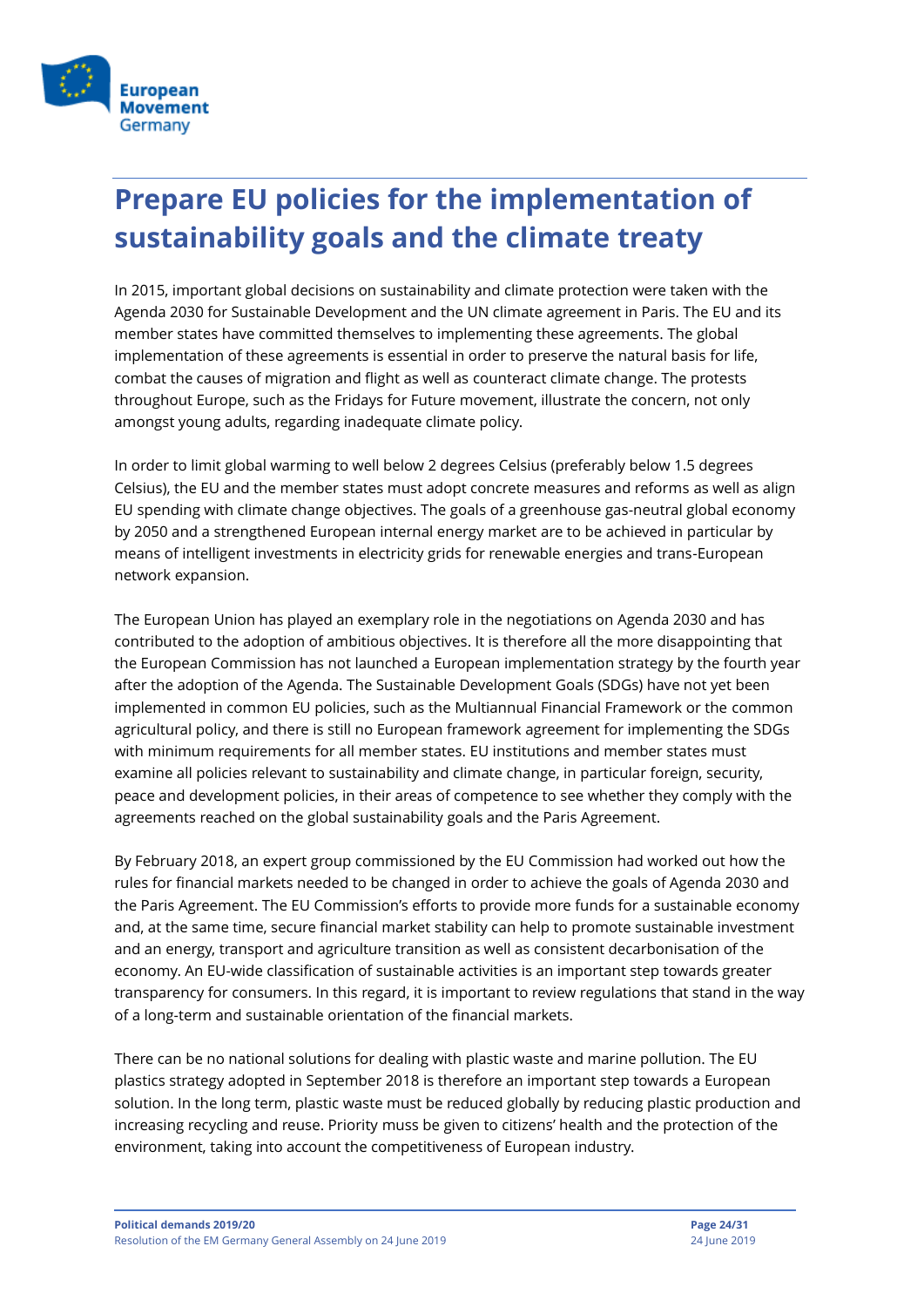

- **The European Union must continue to play its pioneering role in environmental and climate protection in order to prevent species extinction and achieve CO<sup>2</sup> neutrality by 2050 at the latest. Consistent CO<sup>2</sup> pricing is an important step in this direction. Innovative forces from society and business must be linked to work together to achieve technological progress.**
- **The European Commission must present an implementation strategy with timetables, objectives and concrete measures to comply with Agenda 2030 in all EU policy areas. Sustainability must be regarded as an overarching, prioritised guiding principle in order to effectively shape the change towards development within the limits of our planet.**
- **The EU institutions and member states must show the political will and set the course for making sustainable financing less complicated and more transparent. Overall, the high level of regulatory pressure on credit institutions must not increase any further. Regulatory and supervisory interventions must be limited to what is necessary.**
- **The implementation of the European plastics strategy must be consistently pursued. At the same time, the European Union should conclude international agreements on plastics prevention.**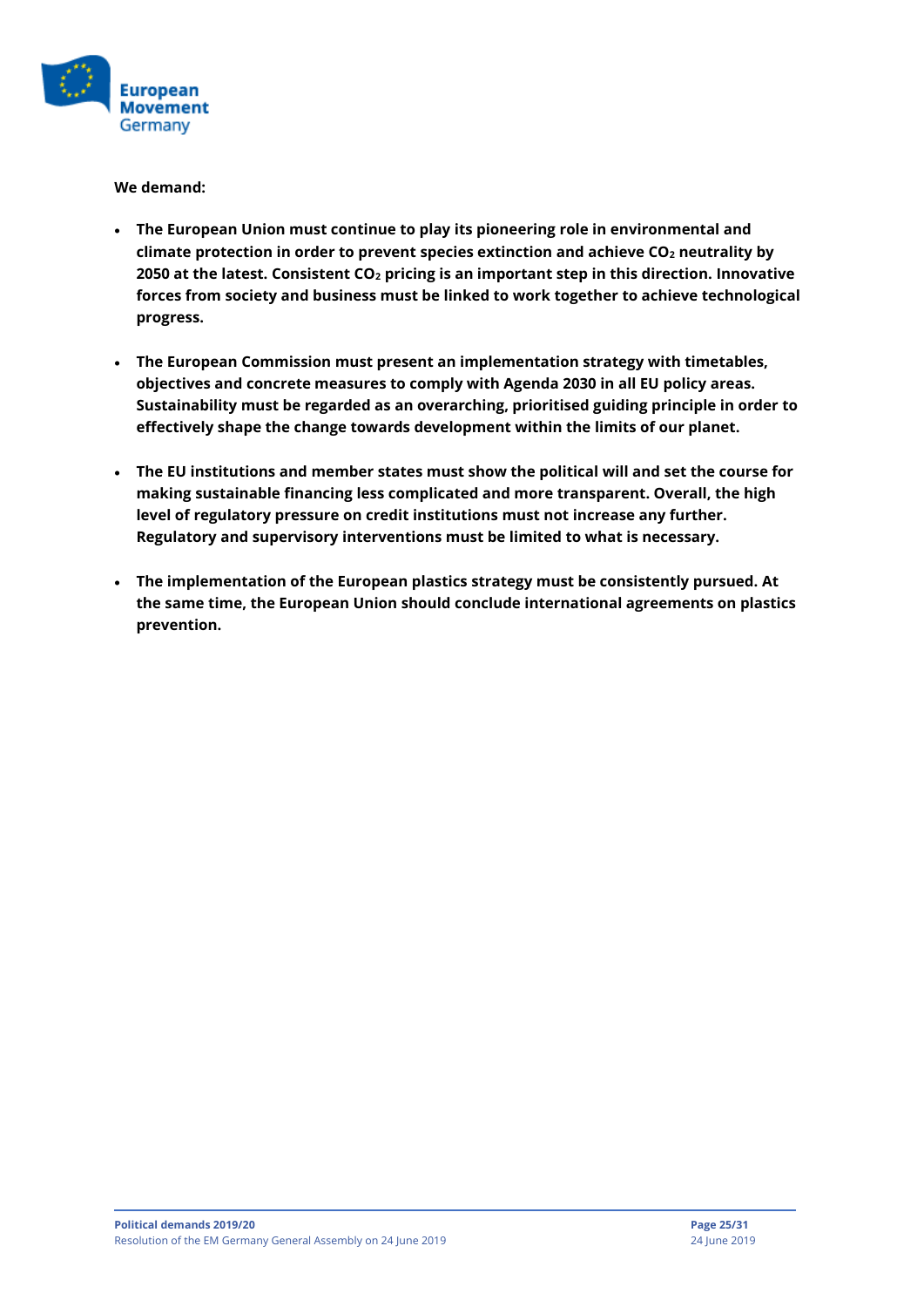

# <span id="page-25-0"></span>**Good EU legislation requires transparency and rigour**

European democracy works best with the Community method. The interaction between legislators, the public and social forces must be preserved and developed. Intergovernmental procedures may only be justified in an emergency if Community solutions are not possible.

The common good is at the heart of every democracy and was also set out in the interinstitutional agreement on better legislation. Public and parliamentary competition and the reconciliation of interests between public interest and self-interest are just as much a part of a pluralistic democracy as lawful lobbying. European democracy can only function if representative associations and/or democratically organised interest groups are given transparent and equal influence in the legislative process and if all decisions taken there are transparent. On the other hand, access to EU legislation, such as protocols, documents and participation lists, which is more difficult at both national and EU level, creates an imbalance between interest groups with strong and weak access to resources. A broad debate in society on important European policy issues is subsequently restricted and this promotes general criticism of the EU that is expressed without thought. Existing transparency and procedural requirements are often implemented poorly in terms of quality and vary considerably from policy area to policy area and committee to committee.

The transparency required by Article 11 TEU concerns all the institutions of the European Union, including the European Central Bank. Regulations on the transparency of lobbying forces from business and society are developed to a greater extent with respect to the European Commission and Parliament than with regard to federal policy. Transparency registers and codes of conduct are a step forward, but they reach the limits of national decision-makers in the process. The goal should be a shared register and code that would apply to both legislators and the Commission.

Negotiations behind closed doors are not only criticised practice at summits, but also in the legislation of the member states and the Council of the European Union. The European Parliament also shortens the ordinary legislative procedure by 80 percent by means of an informal trialogue with the Council and the European Commission. While this approach allows legislative acts to be adopted after a single reading, it does not guarantee the degree of openness and transparency required for political legitimacy. The decision of the European Court of Justice in March 2018 on the obligation to publish documents from informal trialogues underlined the criticism and must be implemented in the new legislative period in full.

For the Council of Ministers, which plays an even more important role in European decision-making than the Parliament, transparency in legislation is particularly deficient. This also applies to the Eurogroup. Informal meetings must not decide on decisions that have a political effect and thus restrict democratic freedom of information. The practice of secrecy in the Councils of Ministers, but also in national governments (such as the Federal Republic of Germany), means that the population and social forces often find it difficult to understand the negotiations and processes. Currently, most documents prepared by Council working groups and preparatory bodies have LIMITE status and are therefore published only on request, although EU Regulation 1049/2001 requires public access to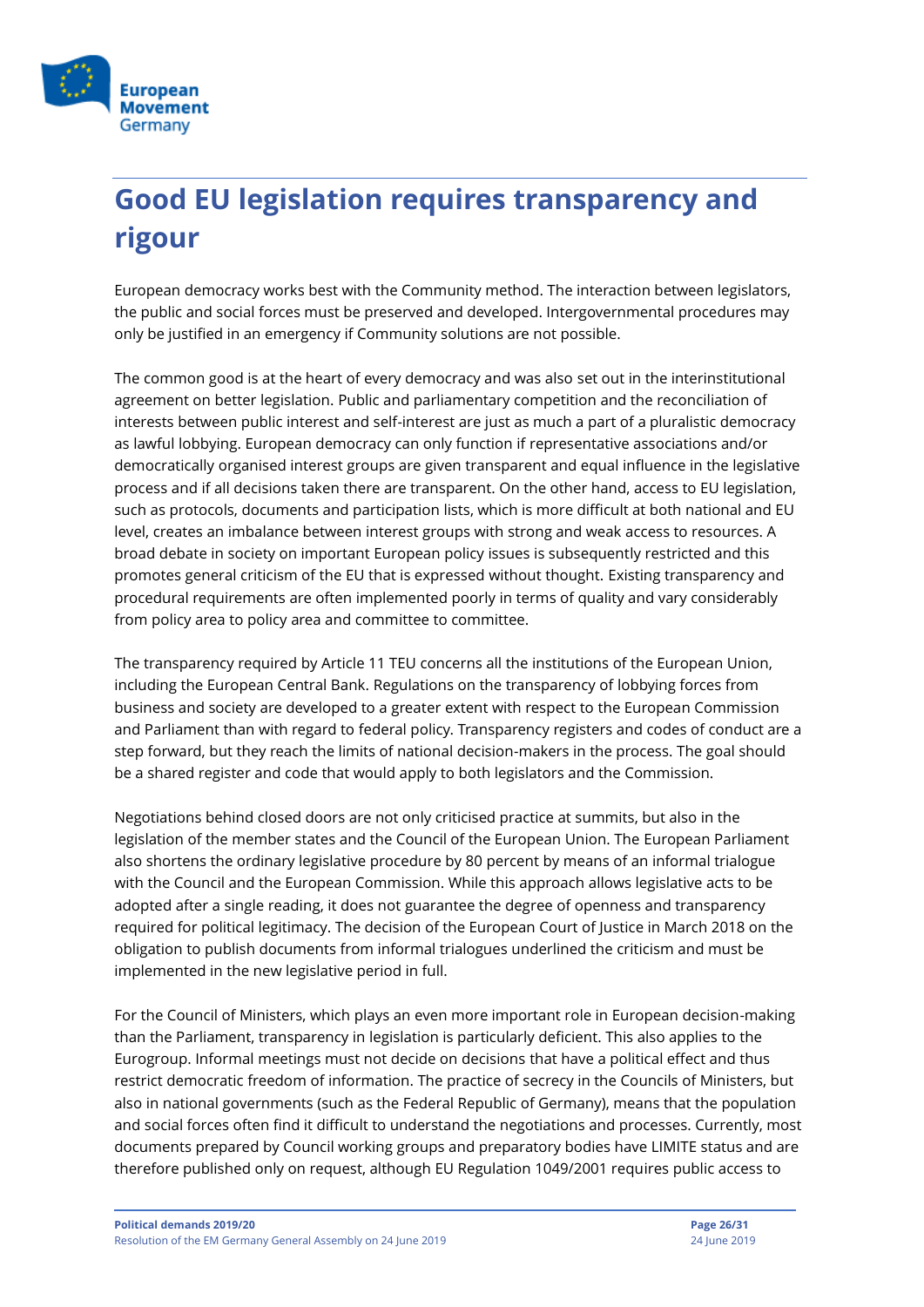

documents of the EU institutions. The reports and investigations of the European Ombudsman in this context are to be particularly welcomed and supported.

In the previous policy cycle, the EU Commission set itself the goal of improving EU policy making and legislation. The Better Regulation initiative, in conjunction with a balanced legal impact assessment, has improved the quality of legislation and reduced unnecessary bureaucracy. These activities are positive in principle and in terms of efficiency, transparency and the involvement of stakeholders and should be consolidated in the new policy cycle.

While in recent years the European Commission has significantly increased transparency in terms of the consultation and involvement of interest groups and while the European Parliament also grants hearings to a wide range of interests, the Council only has inadequate documentation regarding this.

- **European legislation in the Community method must be strengthened and developed in the sense of a modern pluralistic democracy. National European policy must not be inferior to the standards of transparent legislation.**
- **EU institutions should publicly document to what extent (a) they have listened to national and European interests at all stages of EU legislative procedures and (b) whether/how public interest has been taken into account.**
- **European legislation must be simple, thoroughly balanced and clearly understandable to the citizens. It is the substance of social will and progress.**
- **The European Parliament must make greater use of the advantages offered by the ordinary legislative procedure in three readings, with the broad participation of social forces. There should be clear legal regulations stating in which cases a trialogue procedure is necessary. The ECJ ruling on the trialogue must be implemented in full.**
- **The Council and its representatives must comply with the rules of the common lobby register and the codes of conduct. National governments should also be required to disclose their positions and voting behaviour in the legislative process on a particular issue with justification.**
- **The Federal Government should set a good example, particularly within the framework of the German Presidency of the Council of the EU in the second half of 2020, and work towards greater transparency at all Council levels.**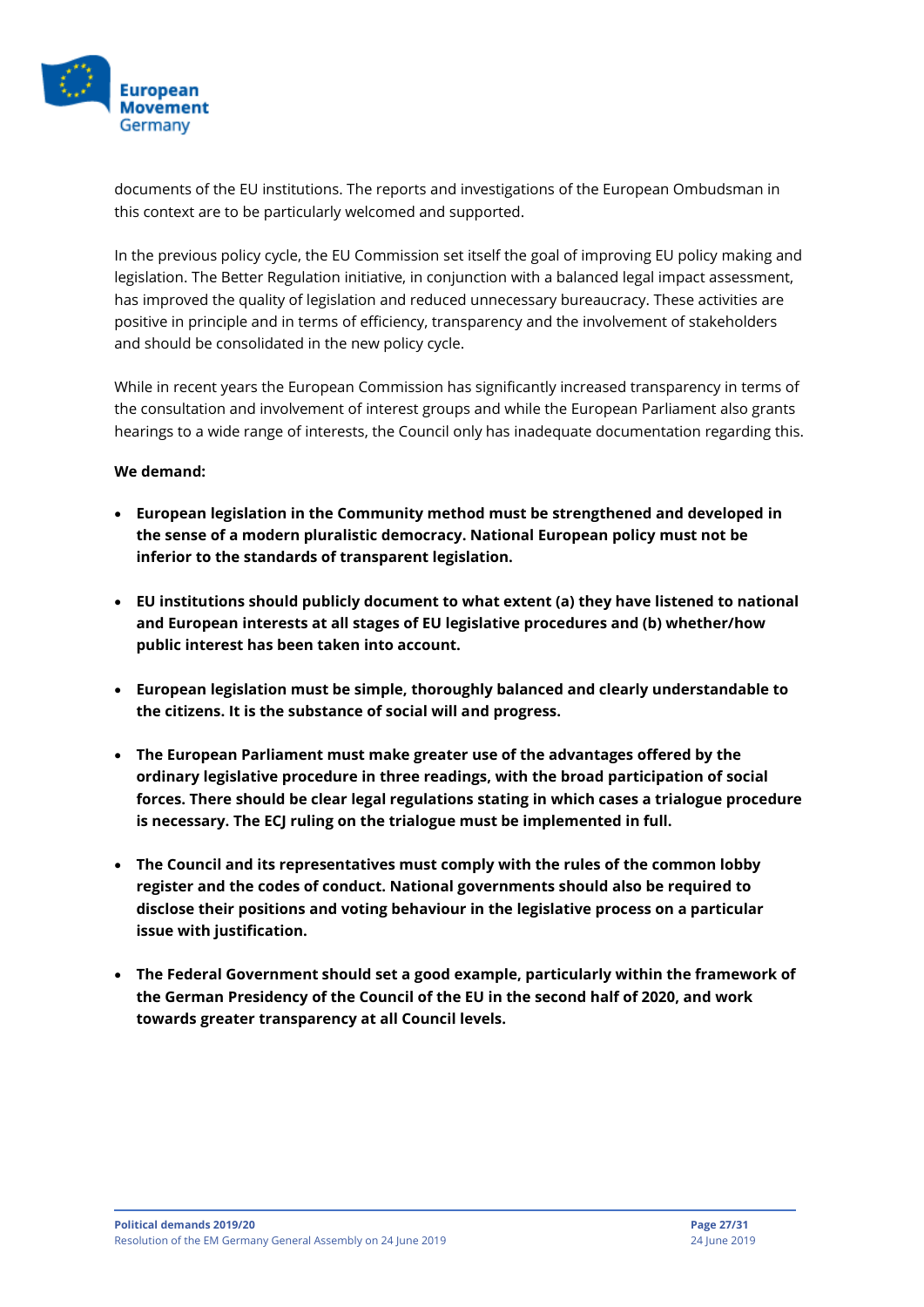

### <span id="page-27-0"></span>**For modern German European politics**

The Federal Government made an impressive promise of a "European Germany" in 2018. The forward-looking wording of the government programme coincides with the increasingly strong pro-European attitude of the German population and social forces.

German European politics is, however, primarily on the defensive, for example in the successful defence against the negative consequences of the financial crisis or, currently, Brexit. A "catenaccio" European political defensive prevents modern European politics, which should be characterised by an attractive forward-looking game. After all, the German government is now avoiding a "net payer" rhetoric and is more open to compromises, such as on the eurozone. The German strategy on security and defence policy also deserves praise. Beyond this, however, there are hardly any substantial German reform contributions for a strategic agenda for the coming policy cycle of 2019- 2024 or for the Multiannual Financial Framework. German European politics is a long way from a broad debate on the future. This is unsatisfactory, since Germany's position as largest member state and strongest economy within the Union demands modern and future-oriented European politics.

European politics is domestic politics. Domestic political actors must also therefore not only align themselves with short-term, national self-interests. National interests and policies always need a European reflex.

German European coordination must be modernised from the bottom up and adapt to the EU Treaties that are currently in force. There must be a balance between the Council formations, which are relevant in terms of legislation, and the European Council, which is overemphasised in politics and in the media. EU coordination must be coherent, transparent and inclusive.

Decisions and strategies of German European politics are often taken in the different ministries in a manner that in reality is not coordinated. Traditional German diplomacy is barely integrated into domestic European politics. Empathy and expertise for European neighbours are only reflected in the evaluation of complex social and economic contexts to a minimal extent.

An increasing number of decision-makers in Germany are hesitant or reluctant to take further steps towards integration because of individual interests. If politics, state and social forces do not develop concepts for a European strategy and modern European politics capable of taking action, it will not be possible to use the population's current pro-European attitude for an improved European Union.

- **German European politics must act reliably and be broadly anchored in parliament and society so that Germany can act in a sustainable manner within a united Europe.**
- **The organisational structure of European politics and the coordination capacity of the Federal Government must be strengthened and expanded. The departmental principle and party-political egoism must not be decisive. To this end, we call for a central European**